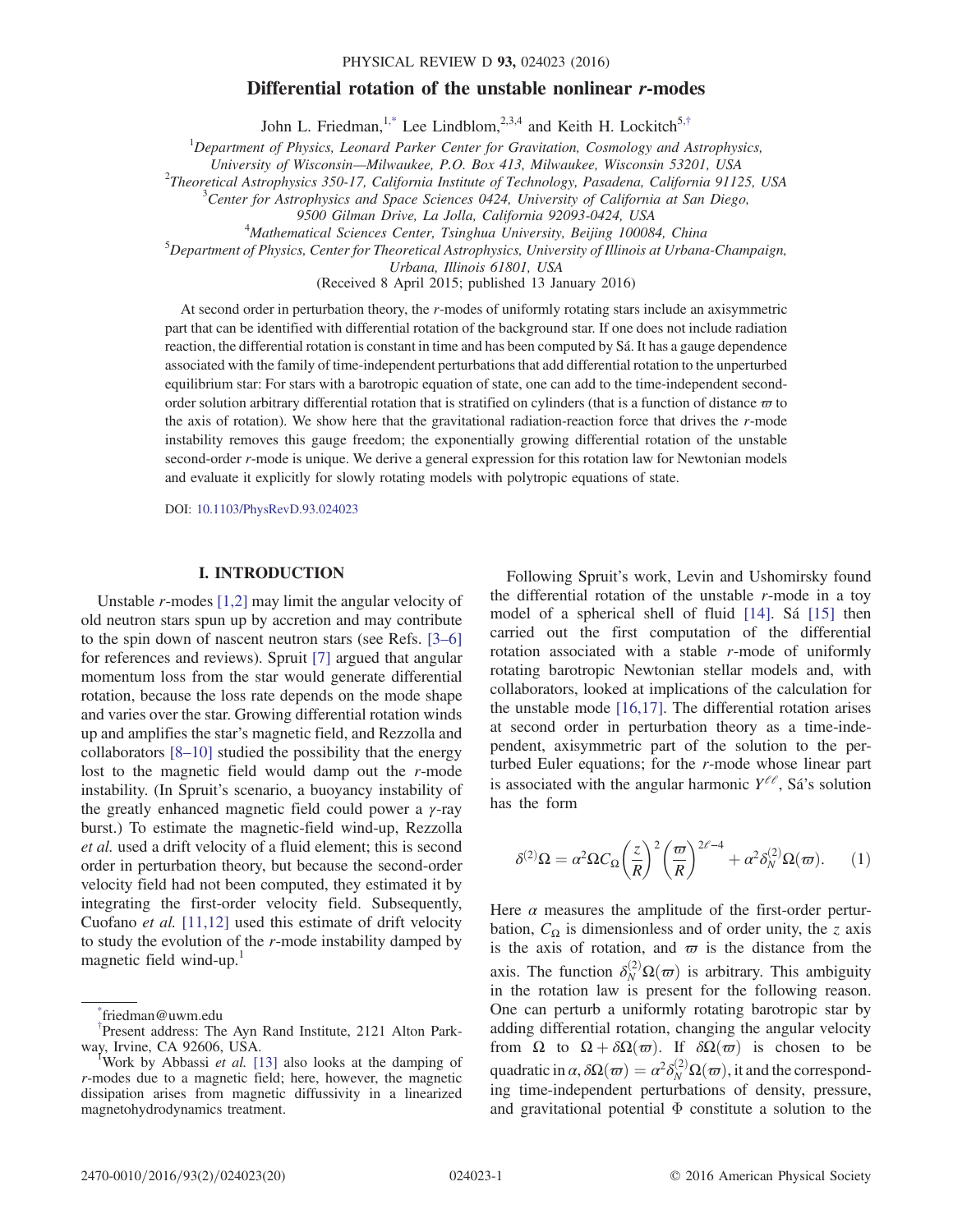time-independent second-order perturbation equations. Cao *et al.* [\[18\]](#page-19-9) use a particular choice of  $\delta^{(2)}\Omega$  to recompute the magnetic damping.

In the present paper, we show that the second-order radiation-reaction force removes the ambiguity in the differential rotation associated with the Newtonian r-modes. In effect, the degeneracy in the space of zero-frequency solutions is broken by the radiation-reaction force, which picks out a unique differential rotation law that depends on the neutron-star equation of state. We find an explicit formula for that rotation law for the unstable r-modes of slowly rotating stars.

To lowest nonvanishing post-Newtonian order, the growth time  $\tau$  of the radiation-reaction driven Chandrasekhar-Friedman-Schutz instability instability of an r-mode is given by

$$
\beta \equiv \frac{1}{\tau} = C_{\beta} \frac{G}{c^{2\ell+3}} M R^{2\ell} \Omega^{2\ell+2},
$$

where  $C_\beta$  is a dimensionless constant that depends on the equation of state. In using the Newtonian Euler equation together with the radiation-reaction force at lowest nonvanishing post-Newtonian order, we are neglecting radiation-reaction terms smaller by factors of  $\mathcal{O}(R\Omega/c)$  and  $O(GM/Re<sup>2</sup>)$ ; this means, in particular, that we keep only terms linear in the dimensionless parameter  $β/Ω$ .

Three small parameters appear in the paper: the amplitude  $\alpha$  of the perturbation; the dimensionless growth rate  $\beta/\Omega$ ; and, in the final, slow-rotation part of the paper, the angular velocity  $\Omega$ . For the logic of the paper, it is helpful to note that these three parameters can be regarded as independent of one another. The growth rate  $\beta$  can be varied by changing the equation of state of the material while keeping  $\alpha$  and  $\Omega$  fixed; for example, in polytropes (stars based on the polytropic equation of state  $p = K\rho^n$ ), one can change  $\beta$  by changing the polytropic constant K.

The plan of the paper is as follows. Section [II](#page-1-0) lists the equations governing a Newtonian star acted on by a post-Newtonian radiation-reaction force, with the star modeled as a self-gravitating perfect fluid. In Sec. [III,](#page-2-0) we discuss first- and second-order perturbations of a uniformly rotating star. From the second-order equations, we obtain a formal expression for the unique differential rotation law of an unstable r-mode in terms of the first-order perturbations and second-order contributions that will turn out to be of higher order in Ω. Up to this point in the paper, the analysis holds for rapidly rotating stars. In Sec. [IV,](#page-7-0) we specialize to a slowly rotating background, keeping terms of lowest nonvanishing order in  $\Omega$  and thereby obtaining an explicit formula for the radiationreaction induced differential rotation. Finally, a discussion section briefly comments on the validity of the results for an accreting neutron star, when one includes magnetic fields, nonzero initial data for other modes, and viscosity.

Our notation for fluid perturbations is chosen to make explicit the orders of the expansions in the amplitude  $\alpha$  and angular velocity  $Ω$ . The notation is defined as it is introduced in Secs. [II](#page-1-0) and [III,](#page-2-0) but, for easy reference, we also provide a table that summarizes the notation in Appendix [A.](#page-16-0) We use gravitational units, setting  $G = c = 1$ .

# II. NEWTONIAN STELLAR MODELS

<span id="page-1-0"></span>Let  $Q = \{\rho, v^a, p, \Phi\}$  denote the collection of fields that determine the state of the fluid in a self-gravitating Newtonian stellar model. The quantity  $\rho$  represents the mass density,  $v^a$  the fluid velocity, p the pressure, and  $\Phi$  the gravitational potential. For a barotropic equation of state  $p = p(\rho)$ , the specific enthalpy h of the fluid is

$$
h = \int_0^p \frac{dp}{\rho},\tag{2}
$$

and we define a potential  $U$  by

$$
U = h + \Phi. \tag{3}
$$

<span id="page-1-1"></span>The evolution of the fluid is determined by Euler's equation, the mass-conservation law, and the Poisson equation for the Newtonian gravitational potential. These equations may be written as

$$
E^a \equiv \partial_t v^a + v^b \nabla_b v^a + \nabla^a U = f^a_{GR}, \tag{4}
$$

$$
0 = \partial_t \rho + \nabla_a (\rho v^a), \tag{5}
$$

$$
\nabla^2 \Phi = 4\pi \rho. \tag{6}
$$

<span id="page-1-3"></span>The version of the Euler equation that we use, Eq. [\(4\)](#page-1-1), includes  $f_{GR}$ , the post-Newtonian gravitational radiationreaction force (per unit mass). This force plays a central role in the nonlinear evolution of the r-modes that is the primary focus of our paper. It is given by

<span id="page-1-2"></span>
$$
\vec{f}_{GR} = \sum_{l \ge 2} \sum_{|m| \le l} \frac{(-1)^{\ell+1} N_{\ell}}{32\pi} \Re \left\{ \frac{\vec{\nabla} (r^{\ell} Y^{\ell m})}{\sqrt{\ell}} \frac{d^{2\ell+1} I^{\ell m}}{dt^{2\ell+1}} - \frac{2r^{\ell} \vec{Y}_{B}^{\ell m}}{\sqrt{\ell+1}} \frac{d^{2\ell+2} S^{\ell m}}{dt^{2\ell+2}} - \frac{2\vec{v} \times \vec{\nabla} (r^{\ell} Y^{\ell m})}{\sqrt{\ell}} \frac{d^{2\ell+1} S^{\ell m}}{dt^{2\ell+1}} \right\},\tag{7}
$$

where  $\Re(Z)$  denotes the real part of a complex quantity Z. The quantities  $I^{\ell m}$  and  $S^{\ell m}$  are the complex mass and current multiple moments of the fluid source [cf. Thorne [\[19\]](#page-19-10) Eqs. (5.18a) and (5.18b)] defined by

$$
I^{\ell m} = \frac{N_{\ell}}{\sqrt{\ell}} \int \rho r^{\ell} Y^{*\ell m} d^3 x,\tag{8}
$$

$$
S^{\ell m} = \frac{2N_{\ell}}{\sqrt{\ell+1}} \int \rho r^{\ell} \vec{v} \cdot \vec{Y}_{B}^{*\ell m} d^{3}x, \tag{9}
$$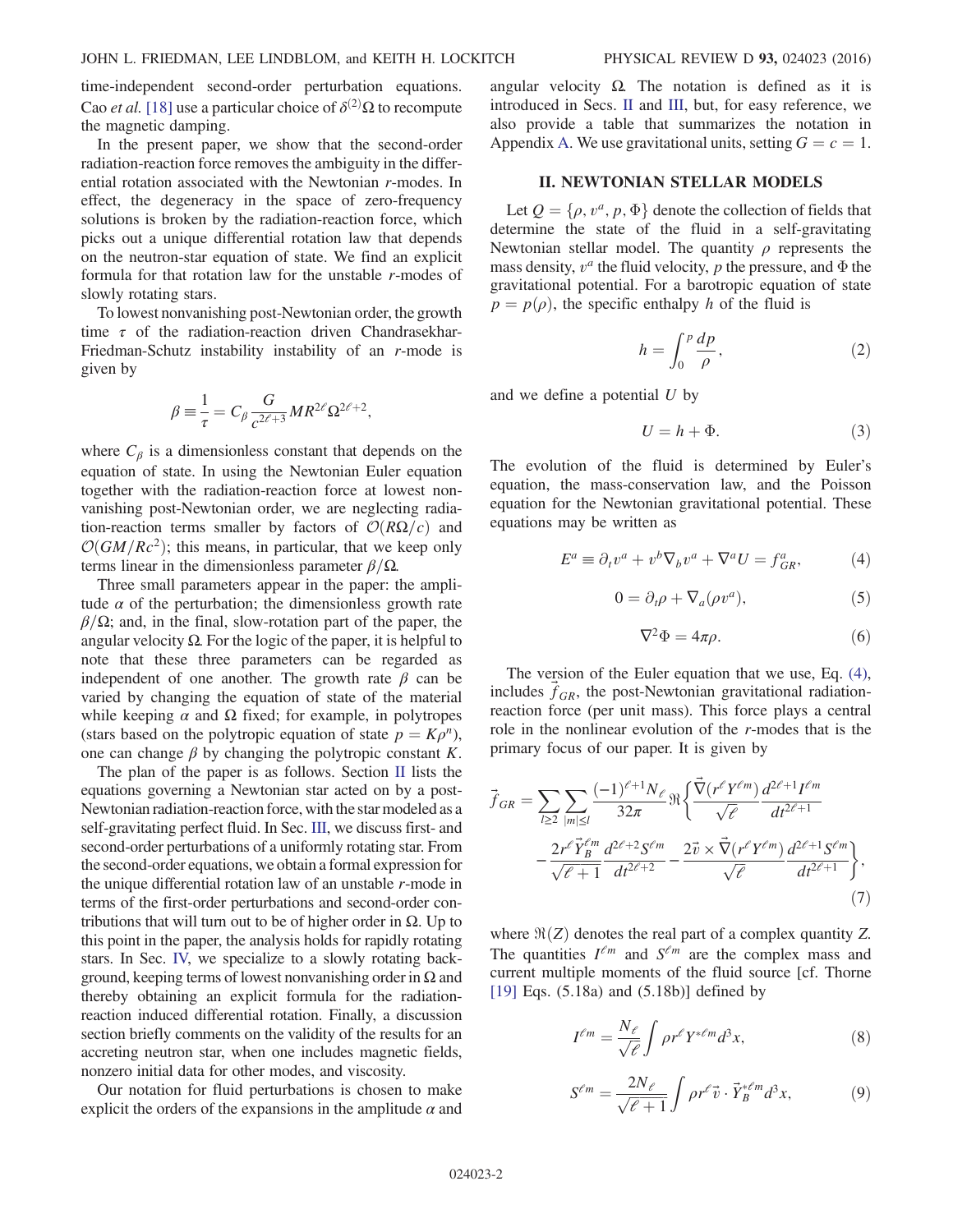<span id="page-2-7"></span>with  $N_e$  the constant,

$$
N_{\ell} = \frac{16\pi}{(2\ell+1)!!} \sqrt{\frac{(\ell+2)(\ell+1)}{2(\ell-1)}}.
$$
 (10)

The functions  $Y^{\ell m}$  are the standard spherical harmonics, while the  $\vec{Y}_{B}^{\ell m}$  are the magnetic-type vector harmonics defined by

$$
\vec{Y}_{B}^{\ell m} = \frac{\vec{r} \times \vec{\nabla} Y^{lm}}{\sqrt{\ell(\ell+1)}}.
$$
\n(11)

We use the normalizations  $1 = \int |Y^{\ell m}|$ We use the normalizations  $1 = \int |Y^{\ell m}|^2 d\cos\theta d\phi$  and  $1 = \int |\vec{Y}_B^{\ell m}|^2 d\cos\theta d\phi$  for these spherical harmonics. In  $|\vec{Y}_B^{\ell m}|^2 d \cos \theta d\phi$  for these spherical harmonics. In  $\frac{B}{\sqrt{2}}$ Cartesian coordinates,  $\vec{r}$  is given by  $\vec{r} = (x, y, z)$ . We point out that this expression for the gravitational radiationout that this expression for the gravitational radiationreaction force, Eq. [\(7\)](#page-1-2), agrees with the mass-multipole part of the force given by Ipser and Lindblom [\[20\].](#page-19-11) It also agrees with the current-multipole part of the force given by Lindblom, *et al.* [\[21\]](#page-19-12) (following Blanchet [\[22\]](#page-19-13) and Rezzolla *et al.* [\[23\]](#page-19-14)) for the  $l = 2$  and  $m = 2$  case. The general form of the force given in Eq. [\(7\)](#page-1-2), however, is new.

The post-Newtonian radiation-reaction force is gauge dependent, so the expression for it is not unique. We derived the expression for the force given in Eq. [\(7\)](#page-1-2) by requiring that it implies a time-averaged (over several oscillation periods) power  $\langle \langle dE/dt \rangle \rangle |_{GR}$  (which is gauge invariant) and angular momentum flux  $\langle \langle d\vec{J}/dt \rangle \rangle_{GR}$  lost to gravitational waves that agree with the standard post-Newtonian expressions, cf. Thorne [\[19\].](#page-19-10) We present expressions for these flux quantities in Appendix [B](#page-16-1) that are equivalent to, but are somewhat simpler than, the standard ones.

<span id="page-2-1"></span>We consider small perturbations of rigidly rotating, axisymmetric, barotropic equilibrium models (models with a barotropic equation of state). The fluid velocity in these equilibria is denoted

$$
\vec{v} = \Omega \vec{\phi},\tag{12}
$$

<span id="page-2-2"></span>where  $\phi$  generates rotations about the z axis; in Cartesian coordinates,  $\vec{\phi} = (-y, x, 0)$ . For barotropic equilibria, Euler's equation reduces to

$$
0 = \nabla_a \left( h + \Phi - \frac{1}{2} \varpi^2 \Omega^2 \right), \tag{13}
$$

where h is the specific enthalpy of the fluid and  $\varpi$  is the cylindrical radial coordinate,  $\varpi^2 = x^2 + y^2$ . The surface of the star is the boundary where the pressure and the enthalpy vanish:  $p = h = 0$ .

# III. PERTURBED STELLAR MODELS

<span id="page-2-0"></span>We denote by  $Q(\alpha, t, \vec{x})$  a one-parameter family of stellar models. For each value of the parameter  $\alpha$ ,  $Q(\alpha, t, \vec{x})$ satisfies the full nonlinear time-dependent Eqs.  $(4)$ – $(6)$ . We assume that the model with  $\alpha = 0$  is an axisymmetric equilibrium model, as described in Eqs. [\(12\)](#page-2-1) and [\(13\)](#page-2-2). The exact perturbation  $\delta Q$ , defined as the difference between  $Q(\alpha)$  and  $Q(0)$ , is defined everywhere on the intersection of the domains where  $Q(\alpha)$  and  $Q(0)$  are defined:

$$
\delta Q(\alpha, t, \vec{x}) \equiv Q(\alpha, t, \vec{x}) - Q(0, t, \vec{x}). \tag{14}
$$

<span id="page-2-3"></span>It is also useful to define  $\delta^{(n)}Q$ , the derivatives of the oneparameter family  $Q(\alpha)$  evaluated at the unperturbed stellar model, where  $\alpha = 0$ :

$$
\delta^{(n)}Q(t,\vec{x}) = \frac{1}{n!} \frac{\partial^n Q(\alpha, t, \vec{x})}{\partial \alpha^n} \bigg|_{\alpha=0}.
$$
 (15)

<span id="page-2-4"></span>These derivatives can be used to define a formal power series expansion for  $\delta Q$ :

$$
\delta Q(\alpha, t, \vec{x}) = \alpha \delta^{(1)} Q(t, \vec{x}) + \alpha^2 \delta^{(2)} Q(t, \vec{x}) + \mathcal{O}(\alpha^3). \tag{16}
$$

Each point in the interior of the unperturbed star is, for sufficiently small  $\alpha$ , in the interior of the perturbed star; the derivatives  $\delta^{(n)}Q$  defined in Eq. [\(15\)](#page-2-3) and the formal power series expansion in Eq. [\(16\)](#page-2-4) are thus well defined at all points of the interior of the unperturbed star, but may diverge at the surface. We consider constant-mass sequences of stellar models, i.e., models whose exact mass perturbations,  $\delta M = M(\alpha) - M(\alpha = 0)$ , vanish identically for all values of  $\alpha$ . The integrals of the *n*th-order density perturbations therefore vanish identically for these models:

<span id="page-2-6"></span>
$$
0 = \frac{1}{n!} \frac{d^n M(\alpha)}{d\alpha^n} \bigg|_{\alpha=0} = \int \delta^{(n)} \rho \sqrt{g} d^3 x. \tag{17}
$$

<span id="page-2-5"></span>The exact (to all orders in the perturbation parameter  $\alpha$ ) perturbed evolution equations for these stellar models can be written in the form

$$
\delta E^{a} = (\partial_{t} + \Omega \pounds_{\phi}) \delta v^{a} + 2\Omega \delta v^{b} \nabla_{b} \phi^{a} + \nabla^{a} \delta U + \delta v^{b} \nabla_{b} \delta v^{a} = \delta f^{a}_{GR},
$$
\n(18)

$$
0 = (\partial_t + \Omega \mathcal{L}_{\phi}) \delta \rho + \nabla_a (\rho \delta v^a + \delta \rho \delta v^a), \qquad (19)
$$

$$
\nabla^2 \delta \Phi = 4\pi \delta \rho, \qquad (20)
$$

where  $\mathcal{L}_{\phi}$  is the Lie derivative along the vector field  $\vec{\phi}$  and  $\rho$ is the density of the unperturbed star. The exact perturbed gravitational radiation-reaction force  $\delta f_{GR}$  that appears in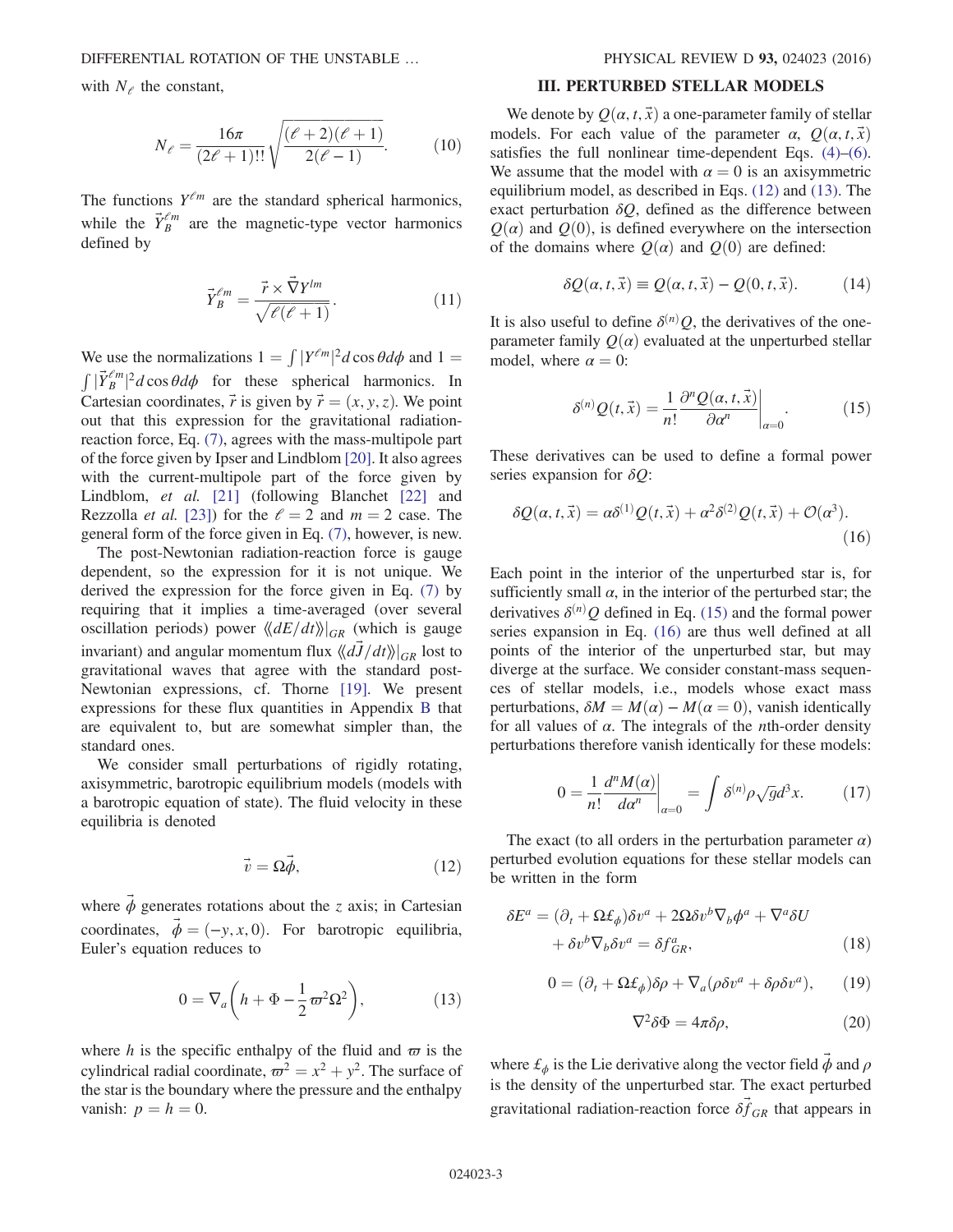<span id="page-3-0"></span>Eq. [\(18\)](#page-2-5) is given by

$$
\delta \vec{f}_{GR} = \sum_{l \ge 2} \sum_{|m| \le l} \frac{(-1)^{\ell+1} N_{\ell}}{32\pi} \Re \left\{ \frac{\vec{\nabla} (r^{\ell} Y^{\ell m})}{\sqrt{\ell}} \frac{d^{2\ell+1} \delta l^{\ell m}}{dt^{2\ell+1}} \right. \\
\left. - \frac{2r^{\ell} \vec{Y}_{B}^{\ell m}}{\sqrt{\ell+1}} \frac{d^{2\ell+2} \delta S^{\ell m}}{dt^{2\ell+2}} \right. \\
\left. - \frac{2\Omega \vec{\phi} \times \vec{\nabla} (r^{\ell} Y^{\ell m})}{\sqrt{\ell}} \frac{d^{2\ell+1} \delta S^{\ell m}}{dt^{2\ell+1}} \right. \\
\left. - \frac{2\delta \vec{v} \times \vec{\nabla} (r^{\ell} Y^{\ell m})}{\sqrt{\ell}} \frac{d^{2\ell+1} \delta S^{\ell m}}{dt^{2\ell+1}} \right\}, \tag{21}
$$

<span id="page-3-6"></span>where

$$
\delta I^{\ell m} = \frac{N_{\ell}}{\sqrt{\ell}} \int \delta \rho r^{\ell} Y^{*\ell m} d^3 x,\tag{22}
$$

<span id="page-3-7"></span>
$$
\delta S^{\ell m} = \frac{2N_{\ell}}{\sqrt{\ell+1}} \int r^{\ell} [\rho \delta \vec{v} + \delta \rho (\Omega \vec{\phi} + \delta \vec{v})] \cdot \vec{Y}_{B}^{*\ell m} d^{3}x. \tag{23}
$$

It is convenient to decompose the perturbations  $\delta Q$  into parts  $\delta_N Q$  that satisfy the pure Newtonian evolution equations and parts  $\delta_R Q$  caused by the addition of the gravitational radiation-reaction force. In particular, the nonradiative stellar perturbations  $\delta_N Q$  satisfy the perturbed Euler equation:

$$
\delta \vec{E} = 0. \tag{24}
$$

When the effects of gravitational radiation-reaction are included, the complete perturbation,  $\delta Q$ , satisfies the Euler equation driven by the gravitational radiation-reaction force

$$
\delta \vec{E} = \delta \vec{f}_{GR}.\tag{25}
$$

#### A. First-order perturbations

<span id="page-3-5"></span><span id="page-3-1"></span>The classical first-order (in powers of  $\alpha$ ) r-modes have angular and temporal dependence [\[4,24\]](#page-19-15)

$$
\delta_N^{(1)} \rho = \delta_N^{(1)} \hat{\rho}_- \sin \psi_N, \qquad (26)
$$

<span id="page-3-2"></span>
$$
\delta_N^{(1)} v^a = \varpi^{-2} \phi^a \phi_b \delta_N^{(1)} \hat{v}_+^b \sin \psi_N + P^a{}_b \delta_N^{(1)} \hat{v}_+^b \cos \psi_N,
$$
\n(27)

$$
\delta_N^{(1)} U = \delta_N^{(1)} \hat{U}_- \sin \psi_N,\tag{28}
$$

$$
\delta_N^{(1)} \Phi = \delta_N^{(1)} \hat{\Phi}_- \sin \psi_N, \tag{29}
$$

<span id="page-3-9"></span>where  $\psi_N = \omega_N t + m\phi$ , with  $m \neq 0$ . The tensor

$$
a_{b} \equiv \delta^{a}{}_{b} - \varpi^{-2} \phi^{a} \phi_{b} \tag{30}
$$

is the projection operator orthogonal to  $\phi^a$ , and  $\delta_N^{(1)} \hat{Q} =$  $\delta_N^{(1)} \hat{Q}(\varpi, z)$  depends on the cylindrical coordinates  $\varpi$  and  $z$  but not on  $\phi$  or t. The origin of time has been chosen to z, but not on  $\phi$  or t. The origin of time has been chosen to give the perturbations definite parity under the diffeomorphism  $\phi \rightarrow -\phi$  at  $t = 0$ . We use the term  $\phi$ - parity to mean parity under this transformation. The subscripts  $\pm$ indicate that  $\delta_N^{(1)}\hat{\rho}_-, \delta_N^{(1)}\hat{U}_-,$  and  $\delta_N^{(1)}\hat{\Phi}_-$  are parts of odd  $\phi$ parity scalars, while  $\delta_N^{(1)} \hat{v}_+^a$  is part of an even  $\phi$ -parity vector field.

 $\overline{P}$ 

<span id="page-3-8"></span>When gravitational radiation reaction is included, the Euler equation is altered by the relatively weak radiationreaction force  $f_{GR}$ . The first-order radiation-reaction force can be written in the form

$$
\delta^{(1)}\vec{f}_{GR} = \beta \delta_N^{(1)} \vec{v}_+ + \delta_\perp^{(1)} \vec{f}_{GR+},\tag{31}
$$

where  $\beta$  is the growth rate of the r-mode instability, and  $\delta_{\perp}^{(1)} \vec{f}_{GR+}$  is (by definition) the even  $\phi$ -parity part of the radiation-reaction force that is orthogonal to  $\delta_N^{(1)} \vec{v}_+$  and that therefore does not contribute directly to the energy that therefore does not contribute directly to the energy evolution of the mode. Equation [\(21\)](#page-3-0) implies that the odd  $\phi$ -parity part of the radiation-reaction force,  $\delta_{\perp}^{(1)}$  f<sub>GR-</sub>, vanishes when the classical r-mode is chosen to have the  $\phi$ -parity given in Eqs. [\(26\)](#page-3-1)–[\(29\).](#page-3-2) The gravitational radiation-reaction force causes an instability by introducing an imaginary part  $\beta$  to the frequency of the mode. The overall structure of the modes is therefore changed in the following way (schematically),

<span id="page-3-3"></span>
$$
\delta^{(1)}\rho = (\delta_N^{(1)}\hat{\rho}_- + \delta_R^{(1)}\hat{\rho}_-) \sin\psi e^{\beta t} + \delta_R^{(1)}\hat{\rho}_+ \cos\psi e^{\beta t}, \quad (32)
$$

$$
\delta^{(1)}v^a = \delta_R^{(1)}\hat{v}^b_-[\varpi^{-2}\phi^a\phi_b\cos\psi + P^a{}_b\sin\psi]e^{\beta t} + (\delta_N^{(1)}\hat{v}^b_+ + \delta_R^{(1)}\hat{v}^b_+) \times [\varpi^{-2}\phi^a\phi_b\sin\psi + P^a{}_b\cos\psi]e^{\beta t},
$$
(33)

$$
\delta^{(1)}U = (\delta_N^{(1)}\hat{U}_- + \delta_R^{(1)}\hat{U}_-) \sin \psi e^{\beta t} + \delta_R^{(1)}\hat{U}_+ \cos \psi e^{\beta t},
$$
\n(34)

<span id="page-3-4"></span>
$$
\delta^{(1)}\Phi = (\delta_N^{(1)}\hat{\Phi}_- + \delta_R^{(1)}\hat{\Phi}_-) \sin \psi e^{\beta t} + \delta_R^{(1)}\hat{\Phi}_+ \cos \psi e^{\beta t},
$$
\n(35)

where  $\psi = \psi_N + \psi_R = \omega_N t + \omega_R t + m\phi$ . The radiative corrections  $\delta_R^{(1)} \hat{Q}$  are smaller than the nonradiative perturbations  $\delta_N^{(1)} \hat{Q}$  by terms of order  $\mathcal{O}(\beta/\omega_N)$ . The radiative correction  $\omega_N$  to the frequency is smaller than radiative correction  $\omega_R$  to the frequency is smaller than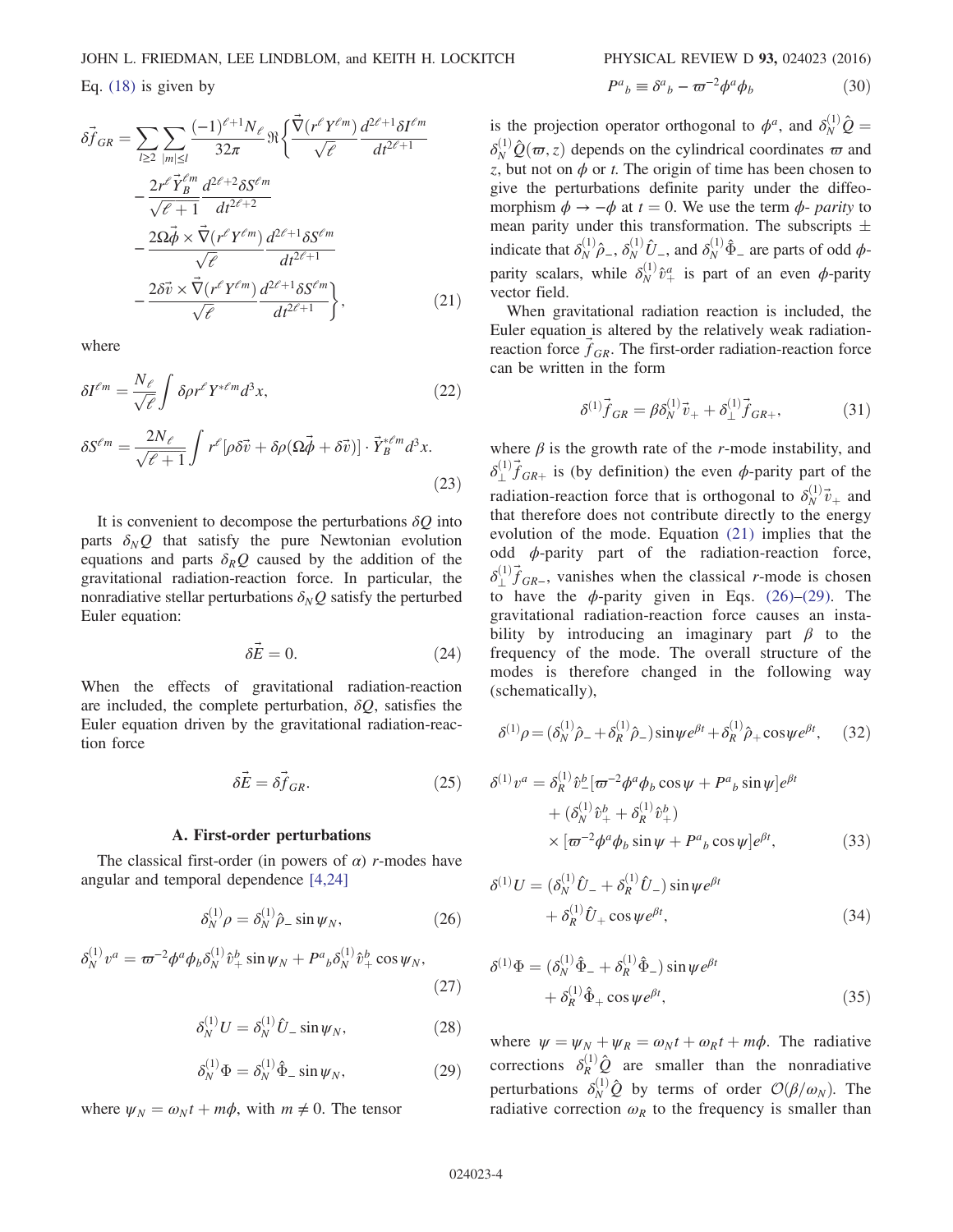$\omega_N$  by a term of order  $\mathcal{O}(\beta/\omega_N)^2$ , so we ignore that change here setting  $w = \frac{u_N}{2}$ change here, setting  $\psi = \psi_N$ .

The radiative corrections to the r-mode,  $\delta_R^{(1)}Q$ , are determined by substituting Eqs. [\(32\)](#page-3-3)–[\(35\)](#page-3-4) into the firstorder perturbed mass conservation and Euler equations. After applying the equations satisfied by the nonradiative parts of the perturbations,  $\delta_N^{(1)}Q$ , the resulting system of equations can be divided into parts proportional to  $\sin \psi_N$ and  $\cos \psi_N$  respectively, each of which must vanish separately. The resulting equations can be divided further into a set that determines  $\delta_R^{(1)} \hat{\rho}_-, \delta_R^{(1)} \hat{U}_-,$  and  $\delta_R^{(1)} \hat{v}_+^a$  and another that determines  $\delta_R^{(1)} \hat{\rho}_+$ ,  $\delta_R^{(1)} \hat{U}_+$ , and  $\delta_R^{(1)} \hat{\nu}_-$ .<br>The equations that determine the rediative corre

<span id="page-4-2"></span>The equations that determine the radiative corrections having the same  $\phi$ -parity as the classical nonradiative rmodes are then

$$
(\omega_N + m\Omega)\delta_R^{(1)}\hat{\rho}_- + m\rho\varpi^{-2}\phi_a\delta_R^{(1)}\hat{v}_+^a
$$
  
+ 
$$
\nabla_a(\rho P^a{}_b\delta_R^{(1)}\hat{v}_+^b) = 0,
$$
 (36)

<span id="page-4-3"></span>
$$
[(\omega_N + m\Omega)\phi_a + 2\varpi\Omega\nabla_a\varpi]\delta_R^{(1)}\hat{v}_+^a = -m\delta_R^{(1)}\hat{U}_-, \qquad (37)
$$

$$
\left[ (\omega_N + m\Omega) P^a{}_b + \frac{2}{\varpi} \Omega \nabla^a \varpi \phi_b \right] \delta_R^{(1)} \hat{v}_+^b
$$
  
=  $P^{ab} \nabla_b \delta_R^{(1)} \hat{U}_-$ . (38)

These equations are homogeneous and are identical to those satisfied by the classical r-modes. The solutions for  $\delta_R^{(1)}$  $\hat{\rho}_-, \delta_R^{(1)} \hat{U}_-,$  and  $\delta_R^{(1)} \hat{v}_+^a$  are therefore proportional to the classical r-modes:  $\delta_N^{(1)} \hat{\rho}_-, \delta_N^{(1)} \hat{U}_-,$  and  $\delta_N^{(1)} \hat{v}_+,^d$ . The effect of adding these radiative corrections to the classical  $r$ -modes is simply to rescale its amplitude. We choose to keep the amplitude,  $\alpha$ , of the mode fixed, and therefore without loss of generality, we set

$$
0 = \delta_R^{(1)} \hat{\rho}_- = \delta_R^{(1)} \hat{U}_- = \delta_R^{(1)} \hat{v}_+^a. \tag{39}
$$

<span id="page-4-0"></span>It follows that the first-order radiative corrections have  $\phi$ -parity opposite to that of the classical *r*-modes:  $\delta_R^{(1)} \hat{\rho} = \delta_R^{(1)} \hat{\rho}_+, \delta_R^{(1)} \hat{U} = \delta_R^{(1)} \hat{U}_+,$  and  $\delta_R^{(1)} \hat{v}^a = \delta_R^{(1)} \hat{v}^a$ . They are determined by the equations are determined by the equations

$$
(\omega_N + m\Omega)\delta_R^{(1)}\hat{\rho} + m\rho\varpi^{-2}\phi_a\delta_R^{(1)}\hat{v}^a
$$

$$
-\nabla_a(\rho P^a{}_b\delta_R^{(1)}\hat{v}^b) = \beta\delta_N^{(1)}\rho,
$$
(40)

$$
[(\omega_N + m\Omega)\phi_a - 2\varpi\Omega\nabla_a\varpi]\delta_R^{(1)}\hat{v}^a + m\delta_R^{(1)}\hat{U}
$$
  
=  $\phi_b\delta_\perp^{(1)}\hat{f}_{GR}^b,$  (41)

<span id="page-4-1"></span>
$$
[(\omega_N + m\Omega)P^a{}_b - \frac{2}{\varpi}\Omega\nabla^a\varpi\phi_b]\delta_R^{(1)}\hat{v}^b
$$

$$
+ P^{ab}\nabla_b\delta_R^{(1)}\hat{U} = P^a{}_b\delta_\perp^{(1)}\hat{f}^b_{GR}.
$$
(42)

The general solution to the inhomogeneous system, Eqs. [\(40\)](#page-4-0)–[\(42\),](#page-4-1) for  $\delta_R^{(1)}\hat{\rho}$ ,  $\delta_R^{(1)}\hat{U}$ , and  $\delta_R^{(1)}\hat{v}^a$  consists of an arbitrary solution to the homogeneous equations (obtained by setting  $\beta \delta_N^{(1)} \hat{\rho} = \delta_{\perp}^{(1)} f_{GR}^a = 0$ ) plus a particular solution.<br>These homogeneous equations are identical to Eqs. (36) These homogeneous equations are identical to Eqs. [\(36\)](#page-4-2)– [\(38\)](#page-4-3), so their general solution is a multiple of the classical r-modes. Because their  $\phi$ -parity is opposite to that of the classical r-modes, the effect of the homogeneous contributions  $\delta_R^{(1)}\hat{\rho}$ ,  $\delta_R^{(1)}\hat{U}$ , and  $\delta_R^{(1)}\hat{v}^a$  is to change the overall phase of the mode. We choose (by appropriately adjusting the time that we label  $t = 0$ ) to keep this phase unchanged, and we can therefore, without loss of generality, set to zero the homogeneous parts of the solutions to Eqs. [\(36\)](#page-4-2)–[\(38\)](#page-4-3). The inhomogeneous terms on the right sides of Eqs. [\(40\)](#page-4-0)– [\(42\)](#page-4-1),  $\beta \delta_N^{(1)} \hat{\rho}$  and  $\delta_\perp^{(1)} \hat{f}_{GR}^a$ , are all of order  $\beta$ . Thus, the particular solution to Eqs. [\(40\)](#page-4-0)–[\(42\)](#page-4-1) must also be of order  $\beta$ as well. It follows that the radiation-reaction corrections to the first-order *r*-modes  $\delta_R^{(1)}Q$  are smaller than the classical *r*-modes  $\delta_N^{(1)}Q$  by terms of order  $\mathcal{O}(\beta/\omega)$ . To lowest order in  $\beta$  therefore the corrections to the first-order *r*-modes in in  $\beta$ , therefore, the corrections to the first-order r-modes in Eqs. [\(32\)](#page-3-3)–[\(35\)](#page-3-4) simply change the overall scale of the mode by the factor  $e^{\beta t}$ :  $\delta^{(1)}Q = \delta_N^{(1)}Qe^{\beta t}$ .

#### B. Second-order perturbations

The second-order perturbation equations are a sum of terms linear in  $\delta^{(2)}Q$  and terms quadratic in  $\delta^{(1)}Q$ . For example, the second-order perturbation of the Euler equation,  $\delta^{(2)}E^a = \frac{1}{2}\frac{d^2}{da^2}E^a\big|_{\alpha=0}$ , includes the term  $\delta^{(1)}v^b\nabla_b\delta^{(1)}v^a$ , which serves as an effective source term for the second-order perturbations  $\delta^{(2)}v^a$  and  $\delta^{(2)}U$ . In the absence of gravitational radiation reaction, it follows that the second-order Newtonian *r*-mode  $\delta_N^{(2)}Q$  is a sum of terms of three kinds: a term with angular and temporal dependence  $cos(2\psi_N)$ , where  $\psi_N = m\phi + \omega_N t$ , a term with dependence  $sin(2\psi_N)$ , and a term that is time independent and axisymmetric. This time-independent axisymmetric part of the velocity perturbation can be regarded as differential rotation. As we have emphasized in the Introduction, the second-order Newtonian r-modes are not determined uniquely; given a particular solution

 $2$ Friedman and Schutz [\[25\]](#page-19-16) derive the following general expression for the frequencies of the modes of Lagrangian systems (including Newtonian fluids with gravitational radiation-reaction forces):  $0 = A(\omega + i\beta)^2 - (B + iD)(\omega + i\beta) - C$ , where  $A$ ,  $B$ ,  $C$ , and  $D$  are real. The term  $D$  vanishes for nondissipative Newtonian fluid stars. When  $D$  is small, it is straightforward to show that the real part of the frequency,  $\omega$ , differs from the frequency of the nondissipative  $D = 0$  system,  $\omega_N$ , by terms of order  $D^2$ :  $\omega = \omega_N + \mathcal{O}(\overline{D}^2)$ . It is also easy to show that the imaginary part of the frequency  $\beta$  is proportional to D for a mode with  $\beta_N = 0$ .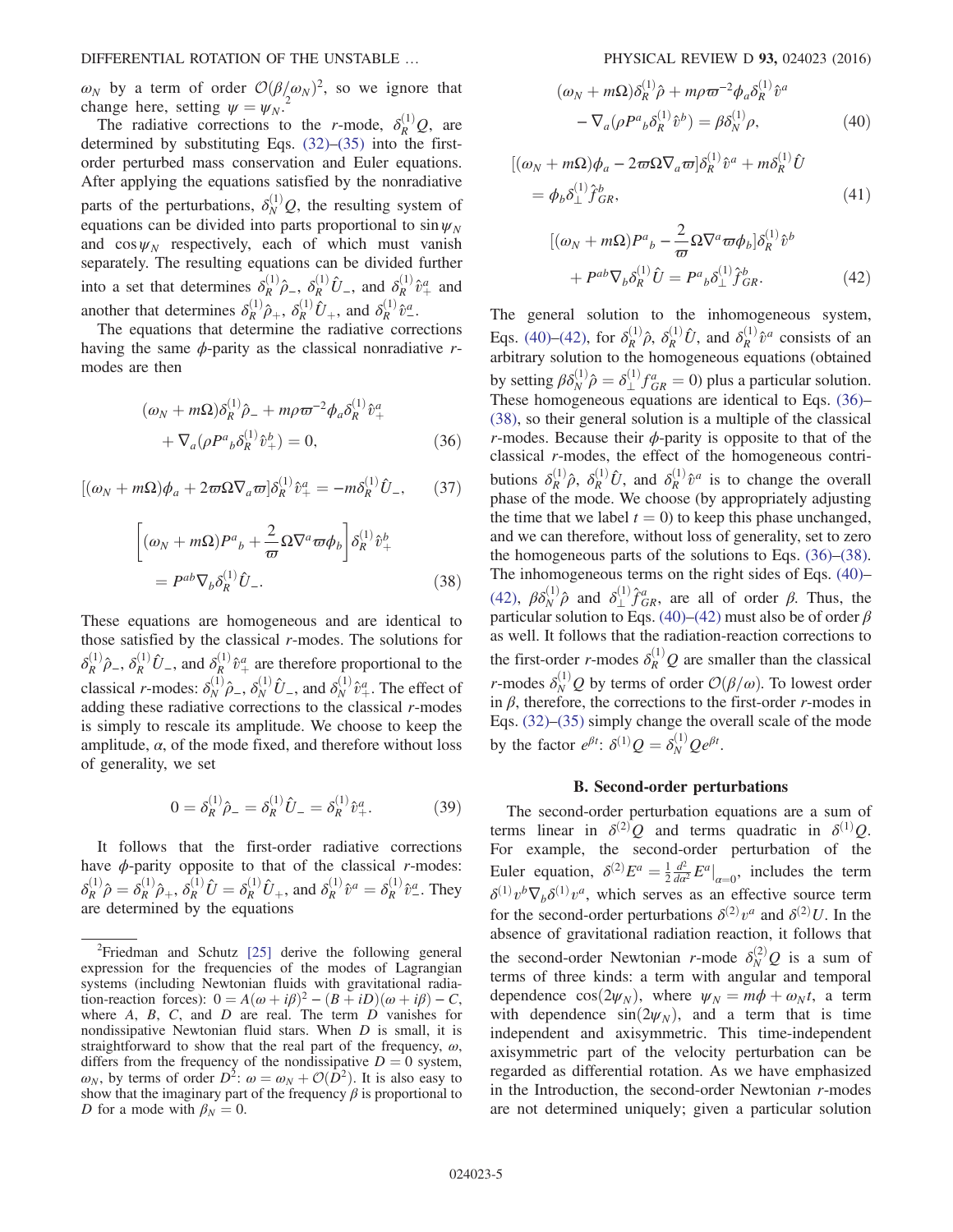$\delta_{NP}^{(2)}Q$  to the second-order Newtonian perturbation equations with perturbed velocity field  $\delta_{NP}^{(2)} v^a$ , there is a family of solutions  $\delta_N^{(2)}Q$  with perturbed velocity field  $\delta_N^{(2)} v^a = \delta_{NP}^{(2)} v^a + \delta_N^{(2)} \Omega(\varpi) \phi^a$ , where  $\delta_N^{(2)} \Omega(\varpi)$  is arbi-<br>trary This degeneracy is broken by the gravitational trary. This degeneracy is broken by the gravitational radiation reaction. The presence of the radiation-reaction force picks out a unique  $\delta^{(2)}v^a$  that displays the gravitational radiation driven growth of the second-order *r*-modes:  $\delta^{(2)}v^a \propto e^{2\beta t}$ .

To find this differential rotation law, one must solve the second-order axisymmetric perturbation equations with the radiation-reaction force for the axisymmetric parts of the second-order r-modes. Denote the axisymmetric part of a perturbation  $\delta Q$  by  $\langle \delta Q \rangle$ , and denote by  $\delta^{(2)} \Omega$  the exponentially growing differential rotation of the unstable exponentially growing differential rotation of the unstable r-mode:

<span id="page-5-3"></span>
$$
\delta^{(2)}\Omega \equiv \langle \delta_N^{(2)} v^{\phi} \rangle e^{2\beta t} = [\langle \delta_{NP}^{(2)} v^{\phi} \rangle + \delta_N^{(2)} \Omega(\varpi)] e^{2\beta t}.
$$
 (43)

Without solving the full system, however, one can obtain a formal expression for  $\delta^{(2)}\Omega$  in terms of the known firstorder perturbation together with other parts of the secondorder axisymmetric perturbation. As we will see in the next section, this expression is all that is needed to find  $\delta^{(2)}\Omega$  to lowest nonvanishing order in  $Ω$ : The other parts of the second-order perturbation give only higher-order contributions. Finding this formal expression for  $\delta^{(2)}\Omega$  and showing that it is unique are the goals of the present section.

We now turn our attention to solving the perturbation equations for the axisymmetric parts of the second-order rmodes. The axisymmetric parts of the second-order perturbations can be written in terms of their radiative and nonradiative pieces:

$$
\langle \delta^{(2)} \rho \rangle = (\langle \delta_N^{(2)} \rho \rangle + \langle \delta_R^{(2)} \rho \rangle) e^{2\beta t}, \tag{44a}
$$

$$
\langle \delta^{(2)} v^a \rangle = (\langle \delta_N^{(2)} v^a \rangle + \langle \delta_R^{(2)} v^a \rangle) e^{2\beta t}, \tag{44b}
$$

$$
\langle \delta^{(2)} U \rangle = (\langle \delta_N^{(2)} U \rangle + \langle \delta_R^{(2)} U \rangle) e^{2\beta t}, \tag{44c}
$$

$$
\langle \delta^{(2)} \Phi \rangle = (\langle \delta_N^{(2)} \Phi \rangle + \langle \delta_R^{(2)} \Phi \rangle) e^{2\beta t}, \tag{44d}
$$

$$
\langle \delta^{(2)} f_{GR}^a \rangle = \langle \delta_R^{(2)} f_{GR}^a \rangle e^{2\beta t}.
$$
 (44e)

<span id="page-5-0"></span>These quantities are determined by the second-order axisymmetric parts of the perturbed stellar evolution equations:

$$
2\beta \langle \delta^{(2)} v^a \rangle + 2\Omega \langle \delta^{(2)} v^b \rangle \nabla_b \phi^a + \nabla^a \langle \delta^{(2)} U \rangle = \langle \delta^{(2)} f^a_{GR} \rangle - \langle \delta^{(1)} v^b \nabla_b \delta^{(1)} v^a \rangle,
$$
(45)

<span id="page-5-2"></span>
$$
2\beta \langle \delta^{(2)}\rho \rangle + \nabla_a [\rho \langle \delta^{(2)} v^a \rangle + \langle \delta^{(1)}\rho \delta^{(1)} v^a \rangle] = 0, \quad (46)
$$

$$
\nabla^2 \langle \delta^{(2)} \Phi \rangle = 4\pi \langle \delta^{(2)} \rho \rangle. \tag{47}
$$

<span id="page-5-1"></span>The uniqueness of the second-order differential rotation  $\delta^{(2)}\Omega$  can be seen as follows. Let  $\langle \delta^{(2)}Q \rangle$  and  $\langle \delta^{(2)}\tilde{Q} \rangle$  be<br>two solutions to the second-order perturbation equations two solutions to the second-order perturbation equations, Eqs. [\(45\)](#page-5-0)–[\(47\)](#page-5-1), associated with the same time dependence  $e^{2\beta t}$  and with the same first-order solution  $\delta^{(1)}Q$ . The difference  $\langle \delta^{(2)}Q \rangle - \langle \delta^{(2)}\tilde{Q} \rangle$  of the two solutions then satisfies the *linearized* Poisson equation and the linearized satisfies the linearized Poisson equation and the linearized Euler and mass conservation equations obtained by setting to zero the terms involving  $\delta^{(1)}v^a$  and  $\delta^{(2)}f^a_{GR}$  in Eqs. [\(45\)](#page-5-0) and [\(46\)](#page-5-2). That is,  $\langle \delta^{(2)}Q \rangle - \langle \delta^{(2)}\tilde{Q} \rangle e^{2\beta t}$  is an axisymmetric solution to the first-order Newtonian perturbation metric solution to the first-order Newtonian perturbation equations. But the Newtonian star has no such solution, no mode with growth rate  $2\beta$ . Thus,  $(\delta^{(2)}Q) - (\delta^{(2)}Q) \tilde{\Omega}$  and  $\delta^{(2)}Q$  is unique Note  $\langle \delta^{(2)}\tilde{Q} \rangle e^{2\beta t} = 0$ , implying that  $\delta^{(2)}\Omega$  is unique. [Note, however, that the decomposition (43) is not unique; the however, that the decomposition [\(43\)](#page-5-3) is not unique; the arbitrariness in the differential rotation of the Newtonian *r*-mode means that one is free to add to  $\langle \delta_{NP}^{(2)} v^{\phi} \rangle$  an arbitrary function  $f(\varpi)$  if one simultaneously changes  $\delta_N^{(2)} \Omega(\varpi)$ to  $\delta_N^{(2)} \Omega(\varpi) - f(\varpi)$ .]<br>We now obtain equ

We now obtain equations for  $\delta_N^{(2)}Q$  and  $\delta_R^{(2)}Q$ . Keeping terms to first order in  $\beta$ , the terms quadratic in first-order perturbed quantities that appear in Eqs. [\(45\)](#page-5-0) and [\(46\)](#page-5-2) have the forms

$$
\langle \delta^{(1)} v^b \nabla_b \delta^{(1)} v^a \rangle = (\langle \delta_N^{(1)} v^b \nabla_b \delta_N^{(1)} v^a \rangle + \beta \langle \delta_R^{(2)} V^a \rangle) e^{2\beta t},
$$
\n
$$
\langle \delta^{(1)} \rho \delta^{(1)} v^a \rangle = (\langle \delta_N^{(1)} \rho \delta_N^{(1)} v^a \rangle + \beta \langle \delta_R^{(2)} W^a \rangle) e^{2\beta t},
$$
\n(48)

 $(49)$ 

<span id="page-5-6"></span>where

$$
\beta \langle \delta_R^{(2)} V^a \rangle = \langle \delta_R^{(1)} v^b \nabla_b \delta_N^{(1)} v^a \rangle + \langle \delta_N^{(1)} v^b \nabla_b \delta_R^{(1)} v^a \rangle, \quad (50)
$$

<span id="page-5-7"></span>
$$
\beta \langle \delta_R^{(2)} W^a \rangle = \langle \delta_R^{(1)} \rho \delta_N^{(1)} v^a \rangle + \langle \delta_N^{(1)} \rho \delta_R^{(1)} v^a \rangle. \tag{51}
$$

<span id="page-5-4"></span>The nonradiative parts  $\langle \delta_N^{(2)} \mathcal{Q} \rangle$  of the perturbations are determined, up to a perturbation that adds differential rotation  $\delta_N^{(2)} \Omega(\varpi)$ , by the axisymmetric parts of the<br>Newtonian Fuler and mass-conservation equations: Newtonian Euler and mass-conservation equations:

<span id="page-5-5"></span>
$$
2\Omega \langle \delta_N^{(2)} v^b \rangle \nabla_b \phi^a + \nabla^a \langle \delta_N^{(2)} U \rangle = -\langle \delta_N^{(1)} v^b \nabla_b \delta_N^{(1)} v^a \rangle, \tag{52}
$$

$$
\nabla_a[\rho\langle \delta_N^{(2)} v^a \rangle + \langle \delta_N^{(1)} \rho \delta_N^{(1)} v^a \rangle] = 0. \tag{53}
$$

Given a particular solution  $\delta_{NP}^{(2)}Q$  to these equations, we want to find the remaining contribution  $\delta_N^{(2)} \Omega(\varpi)$  to the differential rotation of Eq. (43) that is picked out by the differential rotation of Eq. [\(43\)](#page-5-3) that is picked out by the radiation reaction.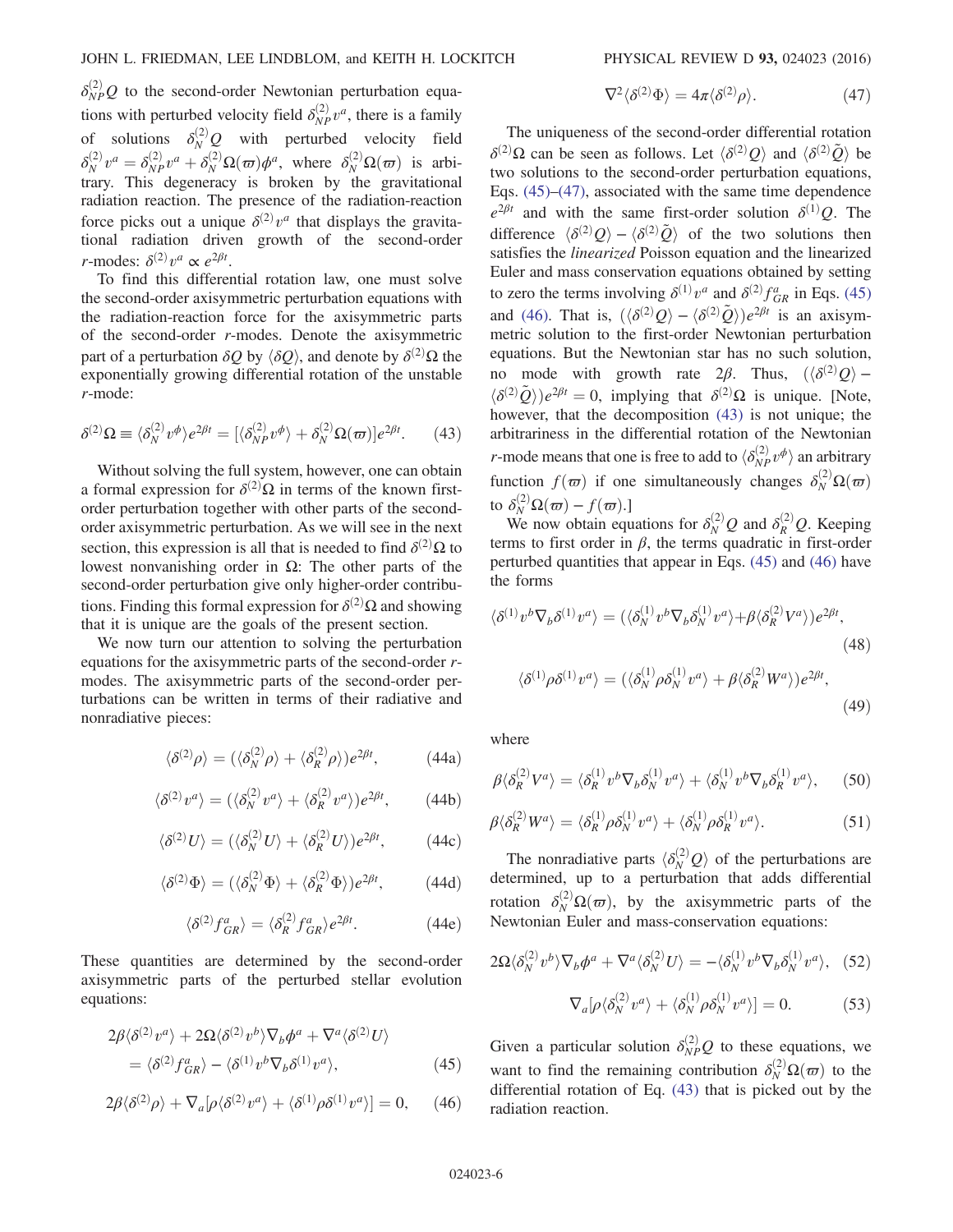We define the radiative part of the perturbation,  $\langle \delta_R^{(2)} \mathcal{Q} \rangle$ , by requiring that it be created entirely by the radiationreaction forces;  $\langle \delta_R^{(2)} \mathcal{Q} \rangle$  is therefore proportional to the radiation-reaction rate β. When  $\langle \delta_N^{(2)} \mathcal{Q} \rangle$  satisfies the Newtonian equations (52) and (53) the axisymmetric parts Newtonian equations [\(52\)](#page-5-4) and [\(53\)](#page-5-5), the axisymmetric parts of the full perturbed Euler and mass-conservation equations with radiation reaction have at  $\mathcal{O}(\beta)$  the form

$$
2\beta \langle \delta_N^{(2)} v^a \rangle + 2\Omega \langle \delta_R^{(2)} v^b \rangle \nabla_b \phi^a + \nabla^a \langle \delta_R^{(2)} U \rangle
$$
  
=  $\langle \delta_R^{(2)} f_{GR}^a \rangle - \beta \langle \delta_R^{(2)} V^a \rangle,$  (54)

<span id="page-6-0"></span>
$$
\nabla_a(\rho \langle \delta_R^{(2)} v^a \rangle) = -2\beta \langle \delta_N^{(2)} \rho \rangle - \beta \nabla_a \langle \delta_R^{(2)} W^a \rangle. \quad (55)
$$

<span id="page-6-1"></span>To find an expression for  $\delta_N^{(2)} \Omega(\omega)$ , we first write  $\langle \delta_N^{(2)} v^a \rangle$  as  $\langle \delta_{NP}^{(2)} v^a \rangle + \delta_N^{(2)} \Omega(\varpi) \phi^a$  and move the term involving  $\langle \delta_{NP}^{(2)} v^a \rangle$  to the right side of Eq. [\(55\),](#page-6-0)

$$
2\beta \delta_N^{(2)} \Omega(\varpi) \phi^a + 2\Omega \langle \delta_R^{(2)} v^b \rangle \nabla_b \phi^a + \nabla^a \langle \delta_R^{(2)} U \rangle = \beta \langle \delta_R^{(2)} F^a \rangle,
$$
 (56)

<span id="page-6-8"></span>where

$$
\beta \langle \delta_R^{(2)} F^a \rangle = \langle \delta_R^{(2)} f^a_{GR} \rangle - 2\beta \langle \delta_{NP}^{(2)} v^a \rangle - \beta \langle \delta_R^{(2)} V^a \rangle. \tag{57}
$$

<span id="page-6-2"></span>We next write the components of the axisymmetric part of the second-order perturbed Euler equation, Eq. [\(56\),](#page-6-1) in cylindrical coordinates:

$$
2\beta \varpi \delta_N^{(2)} \Omega(\varpi) + 2\Omega \langle \delta_R^{(2)} v^{\varpi} \rangle = \beta \varpi \langle \delta_R^{(2)} F^{\phi} \rangle, \qquad (58a)
$$

$$
-2\Omega \varpi \langle \delta_R^{(2)} v^{\phi} \rangle = -\partial_{\varpi} \langle \delta_R^{(2)} U \rangle + \beta \langle \delta_R^{(2)} F^{\varpi} \rangle, \qquad (58b)
$$

$$
0 = -\partial_z \langle \delta_R^{(2)} U \rangle + \beta \langle \delta_R^{(2)} F^z \rangle. \tag{58c}
$$

<span id="page-6-3"></span>Using Eq. [\(58a\)](#page-6-2) to determine  $\langle \delta_R^{(2)} v^{\varpi} \rangle$ , the axisymmetric part of the second-order mass conservation Eq. (55) can be part of the second-order mass conservation Eq. [\(55\)](#page-6-0) can be written as

$$
\frac{\beta}{2\Omega\omega}\partial_{\omega}[\rho\omega^{2}(\langle\delta_{R}^{(2)}F^{\phi}\rangle - 2\delta_{N}^{(2)}\Omega(\omega))]
$$

$$
+ \partial_{z}[\rho\langle\delta_{R}^{(2)}v^{z}\rangle] = -2\beta\langle\delta_{N}^{(2)}\rho\rangle - \beta\nabla_{a}\langle\delta_{R}^{(2)}W^{a}\rangle. \quad (59)
$$

The star's surface is defined as the  $p = 0$  surface. Because  $\delta^{(2)}\rho$  is a derivative evaluated at  $\alpha = 0$ , it has support on the unperturbed star. While the density pertursupport on the unperturbed star. While the density perturbation  $\delta^{(2)}\rho$  is not finite for some equations of state at the surface of the star, it is integrable in the sense that  $\delta^{(2)} \int \rho dz$ is finite, as one would expect from the integrability of the mass-conservation condition in Eq. [\(17\).](#page-2-6) In particular, for polytropes with fractional polytropic index  $0 < n < 2$ ,  $\delta^{(2)}\rho$  diverges at  $z = z_s$ , but, as we show in

Appendix [C](#page-17-0),  $\delta^{(2)} \int \rho dz$  is finite. Here, we denote by  $z_{\rm s}(\varpi)$  the value of z (the Cartesian coordinate axis parallel to the rotation axis) at the surface of the unperturbed star.

We now multiply the second-order mass conservation equation, Eq. [\(59\),](#page-6-3) by  $2\varpi\Omega/\beta$  and integrate with respect to z over the support of the star. It will be convenient to extend the domain of integration to extend slightly beyond the surface of the unperturbed star. Because each integrand has support on the unperturbed star, we simply take the integrals to extend from  $-\infty$  to  $\infty$  instead of  $-z_s$  to  $z_s$ . We then have

<span id="page-6-4"></span>
$$
0 = 4\varpi\Omega \int_{-\infty}^{\infty} dz \langle \delta_N^{(2)} \rho \rangle
$$
  
+ 
$$
\int_{-\infty}^{\infty} dz \partial_{\varpi} [\rho \varpi^2 (\langle \delta_R^{(2)} F^{\phi} \rangle - 2\delta_N^{(2)} \Omega(\varpi))]
$$
  
+ 
$$
2\varpi\Omega \int_{-\infty}^{\infty} dz \nabla_a \langle \delta_R^{(2)} W^a \rangle.
$$
 (60)

<span id="page-6-5"></span>The second integral on the right side of Eq. [\(60\)](#page-6-4) can be rewritten as

$$
\int_{-\infty}^{\infty} dz \partial_{\varpi} [\rho \varpi^2 (\langle \delta_R^{(2)} F^{\phi} \rangle - 2 \delta_N^{(2)} \Omega(\varpi))]
$$
  
=  $\partial_{\varpi} \int_{-\infty}^{\infty} dz \rho \varpi^2 (\langle \delta_R^{(2)} F^{\phi} \rangle - 2 \delta_N^{(2)} \Omega(\varpi)).$  (61)

<span id="page-6-6"></span>The expression in Eq. [\(60\)](#page-6-4) can then be integrated from  $\overline{\omega} = 0$  to  $\overline{\omega}$ , using Eq. [\(61\),](#page-6-5) to obtain an expression for  $\delta_N^{(2)}\Omega(\varpi)$ :

$$
2\varpi^{2}\delta_{N}^{(2)}\Omega(\varpi)\int_{-\infty}^{\infty}dz\rho = \varpi^{2}\int_{-\infty}^{\infty}dz\rho\langle\delta_{R}^{(2)}F^{\phi}\rangle
$$

$$
+4\Omega\int_{0}^{\varpi}d\varpi'\varpi'\int_{-\infty}^{\infty}dz\langle\delta_{N}^{(2)}\rho\rangle
$$

$$
+2\Omega\int_{0}^{\varpi}d\varpi'\varpi'\int_{-\infty}^{\infty}dz\nabla_{a}\langle\delta_{R}^{(2)}W^{a}\rangle. \tag{62}
$$

Because of the axisymmetry of its integrand, the third term on the right side of Eq. [\(62\)](#page-6-6) is, up to a factor of  $2\pi$ , the volume integral of a divergence. The boundary of the threedimensional region of integration has two parts: One is outside the surface of the star, where  $\delta_R^{(2)} W^a$  vanishes; the second is the cylinder at constant  $\varpi$  from  $-z_s$  to  $z_s$ , with outward normal  $\nabla_a \varpi$  and element of area  $\varpi d\phi dz$ . The term is then given by

<span id="page-6-9"></span>
$$
\int_0^{\varpi} d\varpi' \varpi' \int_{-\infty}^{\infty} dz \nabla_a \langle \delta_R^{(2)} W^a \rangle = \varpi \int_{-\infty}^{\infty} dz \langle \delta_R^{(2)} W^{\varpi} \rangle.
$$
\n(63)

<span id="page-6-7"></span>With this simplification, Eq. [\(62\)](#page-6-6) can be written in the form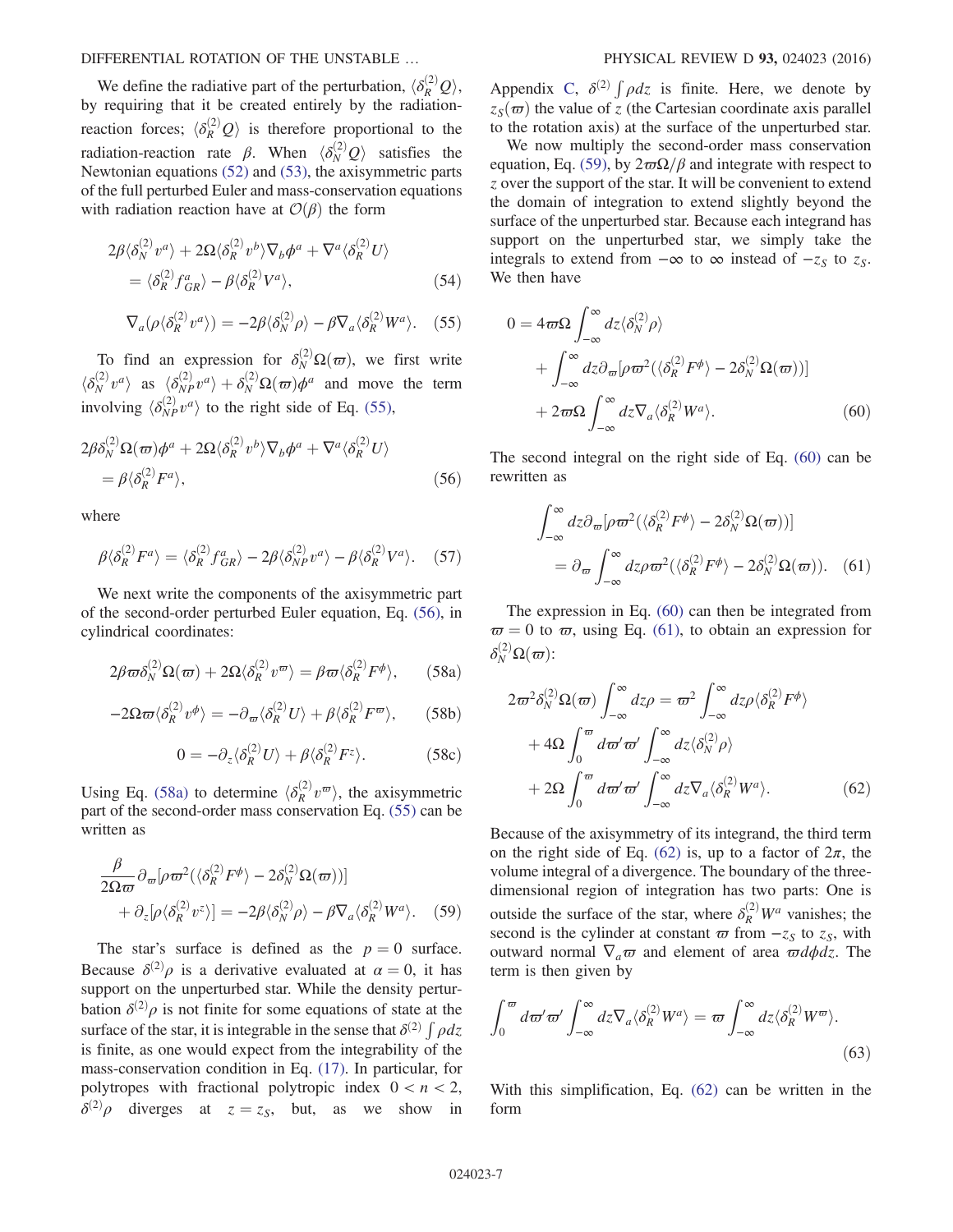$$
2\varpi^2 \delta_N^{(2)} \Omega(\varpi) \int_{-\infty}^{\infty} dz \rho = \varpi^2 \int_{-\infty}^{\infty} dz \rho \langle \delta_R^{(2)} F^{\phi} \rangle
$$
  
+ 
$$
4\Omega \int_0^{\varpi} d\varpi' \varpi' \int_{-\infty}^{\infty} dz \langle \delta_N^{(2)} \rho \rangle
$$
  
+ 
$$
2\varpi \Omega \int_{-\infty}^{\infty} dz \langle \delta_R^{(2)} W^{\varpi} \rangle.
$$
 (64)

This provides a formal expression for  $\delta_N^{(2)} \Omega(\omega)$  in terms of the first-order perturbations that comprise  $\langle \delta_R^{(2)} F^{\phi} \rangle$  and  $\langle \delta_R^{(2)} F^{\phi} \rangle$  and  $\langle \delta_R^{(2)} W^{\varpi} \rangle$  and the second-order perturbation  $\langle \delta_N^{(2)} \rho \rangle$ .<sup>3</sup><br>Together with  $\langle \delta_{\alpha}^{(2)} \psi \rangle$  it determines the different

Together with  $\langle \delta_{NP}^{(2)} v^{\phi} \rangle$ , it determines the differential rotation of the unstable r-mode.

We conclude this section with a discussion of two simplifications in evaluating  $\delta_N^{(2)} \Omega(\omega)$ , one from the fact<br>that we work to first order in the growth rate  $\beta$  and the that we work to first order in the growth rate  $\beta$  and the second from the slow-rotation approximation of the next section. The first is a simplification of the expression for the radiation-reaction force. The integrand of the first term in Eq. [\(64\),](#page-6-7)  $\rho \langle \delta_R^{(2)} F^{\phi} \rangle$ , is given by the  $\phi$ -component of Eq. [\(57\)](#page-6-8):

<span id="page-7-1"></span>
$$
\beta \langle \delta_R^{(2)} F^{\phi} \rangle = \langle \delta_R^{(2)} f_{GR}^{\phi} \rangle - 2\beta \langle \delta_N^{(2)} v^{\phi} \rangle - \beta \langle \delta_R^{(2)} V^{\phi} \rangle. \tag{65}
$$

To evaluate  $\langle \delta_R^{(2)} f_{GR}^{\phi} \rangle$ , we must find the axisymmetric, second-order, part of the expression for  $\delta f_{GR}$  on the right side of Eq. [\(21\)](#page-3-0). Recall that the axisymmetric parts of any second-order quantity have time dependence  $e^{2\beta t}$ . The first three terms in the bracketed expression in Eq. [\(21\)](#page-3-0) involve high-order time derivatives of  $\delta^{(2)}I^{\ell 0}$  or  $\delta^{(2)}S^{\ell 0}$  and are therefore proportional to high powers of  $\beta$  and can be neglected. We are left with only the fourth term,

<span id="page-7-2"></span>
$$
\langle \delta_R^{(2)} \vec{f}_{GR} \rangle = \frac{(-1)^\ell N_\ell}{8\pi\sqrt{\ell}} \times \Re \langle \delta_N^{(1)} \vec{v} \times \vec{\nabla} (r^\ell Y^{\ell\ell}) \frac{d^{2\ell+1} \delta_N^{(1)} S^{\ell\ell}}{dt^{2\ell+1}} \rangle. \tag{66}
$$

The second simplification involves the quantities  $\langle \delta_R^{(2)} V^a \rangle$  and  $\langle \delta_R^{(2)} W^a \rangle$  that appear in Eq. [\(64\).](#page-6-7) They are defined in Eqs. (50) and (51). Hence the general expressions defined in Eqs. [\(50\)](#page-5-6) and [\(51\).](#page-5-7) Using the general expressions for the first-order perturbations given in Eqs. [\(32\)](#page-3-3)–[\(35\),](#page-3-4) we can express these quantities in terms of the first-order perturbations:

$$
\langle \beta \delta_R^{(2)} W^a \rangle = \frac{1}{2} P^a{}_b \big( \delta_R^{(1)} \hat{\rho} \delta_N^{(1)} \hat{v}^b + \delta_N^{(1)} \hat{\rho} \delta_R^{(1)} \hat{v}^b \big), \qquad (67)
$$

$$
\langle \beta \delta_R^{(2)} V^a \rangle = \frac{1}{2} \varpi^{-2} \phi^a [\delta_R^{(1)} \hat{v}^k \nabla_k (\delta_N^{(1)} \hat{v}^b \phi_b) + \delta_N^{(1)} \hat{v}^k \nabla_k (\delta_R^{(1)} \hat{v}^b \phi_b)].
$$
\n(68)

As we will see in the following section, these terms and the term involving  $\delta_N^{(2)} \rho$  in Eq. [\(64\)](#page-6-7) are higher order in  $\Omega$  than the first two terms of Eq. [\(65\)](#page-7-1) and can therefore be neglected when evaluating  $\delta_N^{(2)} \Omega(\varpi)$  for slowly rotating stars using Eq. [\(64\).](#page-6-7) This fact is essential, because  $\delta_N^{(2)} \rho$ itself depends on  $\delta_N^{(2)}\Omega$ .

This discussion has been somewhat abstract but quite general. Apart from assuming the integrability of the perturbed density so that mass conservation, Eq. [\(17\)](#page-2-6), can be enforced, no assumption has been made up to this point about the particular equation of state of the matter in these stellar models, nor has any assumption been made about the magnitude of the angular velocity of the star. In order to proceed further, however, we will need to assume that the stellar model is slowly rotating in a suitable sense. To find an explicit solution for  $\delta_N^{(2)} \Omega(\vec{\omega})$ , we will also need<br>to make some choice for the equation of state for the stellar to make some choice for the equation of state for the stellar matter. The slow rotation assumption and its implications are discussed in Sec. [IV,](#page-7-0) while the complete solution for  $\delta^{(2)}\Omega$ , the second-order *r*-mode angular velocity that is driven by gravitational radiation reaction, is determined in Sec. [V](#page-13-0) for the case of stars composed of matter with a range of polytropic equations of state.

#### IV. SLOW ROTATION EXPANSION

<span id="page-7-0"></span>We consider the one-parameter families of stars  $Q =$  $Q(\Omega)$  composed of matter with a fixed equation of state and having masses that are independent of the angular velocity:  $M(\Omega) = M_0$ . The structures of slowly rotating stellar models in these families are conveniently written as expansions in the dimensionless angular velocity,

$$
\tilde{\Omega} = \frac{\Omega}{\Omega_0},\tag{69}
$$

<span id="page-7-3"></span>where  $\Omega_0 = \sqrt{M_0/R^3}$ , and  $M_0$  is the mass and R the radius of the nonrotating star in the sequence. The slow rotation of the nonrotating star in the sequence. The slow rotation expansion of these stellar models is denoted

$$
Q = \sum_{n=0} Q_n \tilde{\Omega}^n = Q_0 + Q_1 \tilde{\Omega} + Q_2 \tilde{\Omega}^2 + \mathcal{O}(\tilde{\Omega}^3).
$$
 (70)

For equilibrium rotating stars, these expansions of the basic fluid variables have the forms

 $3$ As mentioned above, Appendix [C](#page-17-0) shows that assuming smoothness of the displacement of the surface as a function of  $\alpha$  and  $\vec{x}$  implies integrability of  $\delta_N^{(2)} \rho$ . A simpler way to see that the right side of Eq. [\(63\)](#page-6-9) is finite is to note that smoothness of the displacement of the surface implies one-sided differentiability of  $\delta^{(2)}\vec{v}$  at the surface. The perturbed mass conservation equation, Eq. [\(55\),](#page-6-0) then implies that the combination  $2\langle \delta_N^{(2)} \rho \rangle$  +  $\nabla/\langle \delta_N^{(2)} \rangle$  is finite at the surface and hence integrable. This  $\nabla_a \langle \delta_R^{(2)} W^a \rangle$  is finite at the surface and hence integrable. This is enough to imply that the expression in Eq. [\(64\)](#page-6-7) for  $\delta_N^{(2)} \Omega(\omega)$  is finite. finite.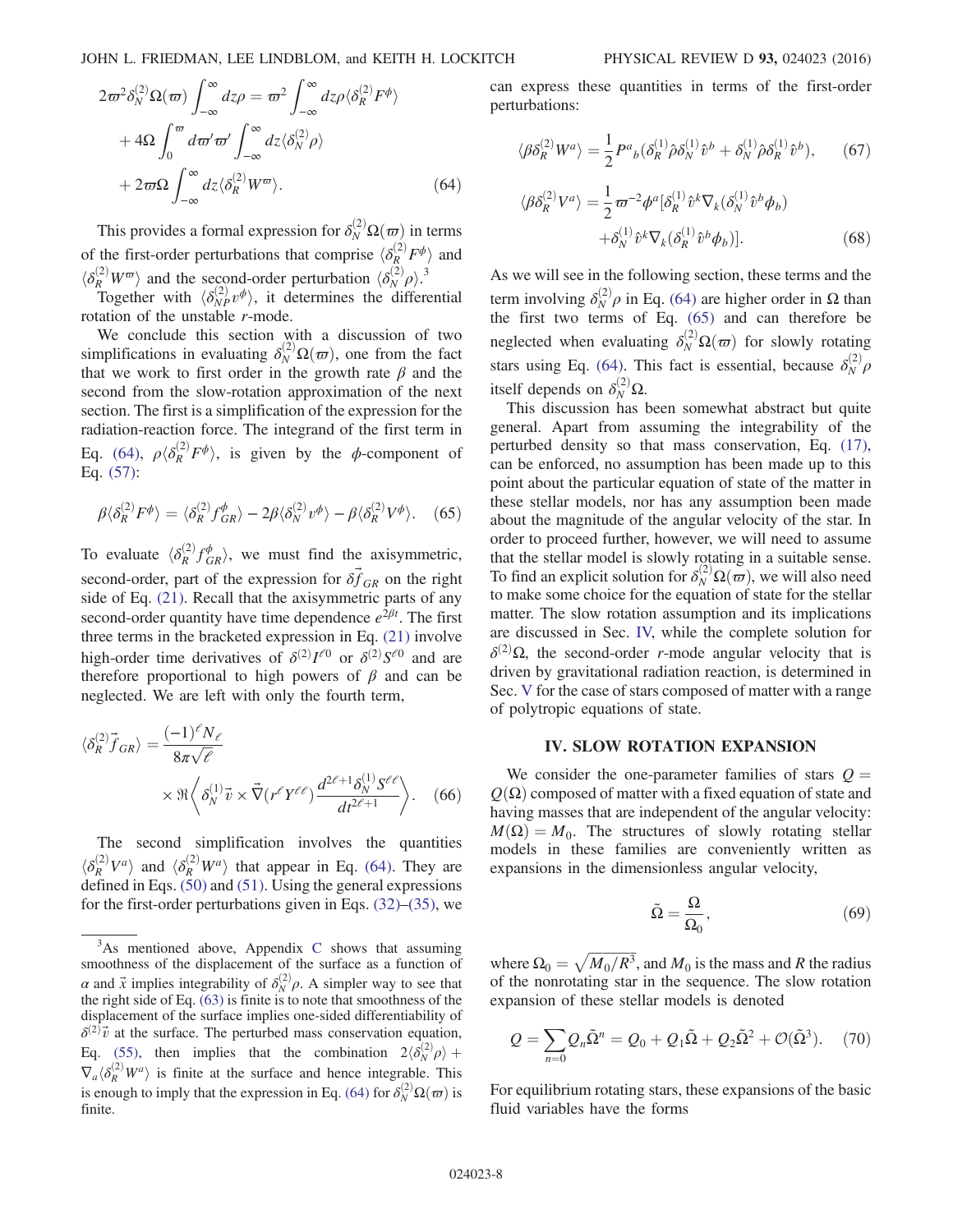$$
\rho = \rho_0 + \rho_2 \tilde{\Omega}^2 + \mathcal{O}(\Omega^4),\tag{71}
$$

$$
v^a = \Omega \phi^a, \tag{72}
$$

$$
p = p_0 + p_2 \tilde{\Omega}^2 + \mathcal{O}(\Omega^4),\tag{73}
$$

$$
\Phi = \Phi_0 + \Phi_2 \tilde{\Omega}^2 + \mathcal{O}(\Omega^4). \tag{74}
$$

We will represent the perturbations of these stellar models  $\delta Q$  as dual expansions in the mode amplitude  $\alpha$  and the angular velocity parameter  $Ω$ :

$$
\delta Q = \sum_{n,k} \alpha^n \tilde{\Omega}^k \delta^{(n)} Q_k. \tag{75}
$$

Our main goal here is to determine to lowest order in angular velocity the axisymmetric part of the second-order perturbations of the r-mode angular velocity field  $\langle \delta_R^{(2)} v^{\phi} \rangle$ <br>that is driven by the gravitational-radiation instability that is driven by the gravitational-radiation instability. Doing this requires the explicit slow-rotation forms of the first- and the second-order perturbations. These slowrotation expansions are described in the remainder of this section.

#### A. First-order perturbations

<span id="page-8-7"></span>The effect of the first-order gravitational radiationreaction force  $\delta^{(1)} \vec{f}_{GR}$  on the structure of the classical rmode (beyond its overall effect on its amplitude) was first studied (for  $\ell = 2$ ) by Dias and Sá [\[17\].](#page-19-17) We agree with the results they obtain but will need to clarify their meaning. We also extend the calculation to general values of  $\ell$ .

<span id="page-8-0"></span>To first order in mode amplitude  $\alpha$  and lowest nontrivial order in angular velocity  $\Omega$ , the classical r-modes with the  $\phi$ -parity described in Sec. [III A](#page-3-5) can be written the form

$$
\delta_N^{(1)} p_1 = \delta_N^{(1)} \rho_1 = \delta_N^{(1)} \Phi_1 = 0, \tag{76}
$$

<span id="page-8-1"></span>
$$
\delta_N^{(1)} \vec{v}_1 = \Im \left[ \frac{R \Omega_0}{\ell} \left( \frac{r}{R} \right)^{\ell} \vec{r} \times \vec{\nabla} (\sin^{\ell} \theta e^{i\ell \phi + i\omega t}) \right], \qquad (77)
$$

where  $\Im(Z)$  is the imaginary part of a quantity Z. An equivalent expression for the classical r-mode velocity in terms of vector spherical harmonics is

$$
\delta_N^{(1)} \vec{v}_1 = \Im(A_\ell r^\ell \vec{Y}_B^{\ell\ell} e^{i\omega t}),\tag{78}
$$

$$
=-\frac{iA_{\ell}r^{\ell}}{2}\left[\vec{Y}_{B}^{\ell\ell}e^{i\omega t}-(-1)^{\ell}\vec{Y}_{B}^{\ell-\ell}e^{-i\omega t}\right],\qquad(79)
$$

where  $A_{\ell}$  is given by

$$
A_{\ell} = (-1)^{\ell} 2^{\ell} (\ell - 1)! \sqrt{\frac{4\pi \ell (\ell + 1)}{(2\ell + 1)!}} R^{-\ell + 1} \Omega_0.
$$
 (80)

<span id="page-8-5"></span>The frequencies of these classical r-modes have the form

$$
\omega_N = -\frac{(\ell-1)(\ell+2)}{\ell+1}\Omega + \mathcal{O}(\Omega^3). \tag{81}
$$

At this order in  $\Omega$ , the r-modes do not affect the fluid variables  $\delta \rho$  and  $\delta p$ , which are  $\mathcal{O}(\Omega^2)$ . Because of this, the r-mode velocity field at order  $\Omega$  does not depend on the equation of state.

<span id="page-8-3"></span>Four features of the gravitational radiation-reaction force are important in determining the way it alters each r-mode: a) The  $\phi$ -parity of  $\delta^{(1)}\vec{f}_{GR}$ , as shown in the last section, is opposite to that of the classical mode;  $b$ ) its magnitude, as shown below, is dominated by the current current multipole  $S^{\ell\ell}; c$  it can be decomposed in the manner

$$
\delta^{(1)}\vec{f}_{GR} = \beta \delta_N^{(1)} \vec{v} + \delta_\perp^{(1)} \vec{f}_{GR},\tag{82}
$$

where the two terms in the decomposition are orthogonal with respect to a density-weighted inner product,  $\int \sqrt{g} d^3x \rho_0 \delta_N^{(1)} \vec{v} \cdot \delta_{\perp}^{(1)} \vec{f}_{GR} = 0$ ; and d) as we show below,  $\delta_{\perp}^{(1)} \vec{f}_{GR}$  is a gradient,  $\delta_{\perp}^{(1)} \vec{f}_{GR} = \vec{\nabla} \delta_{\perp}^{(1)} \mathcal{F}$ .<br>It is straightforward to evaluate the min

<span id="page-8-6"></span>It is straightforward to evaluate the multipole moments of the r-modes using Eqs. [\(22\)](#page-3-6) and [\(23\)](#page-3-7) and the expressions for the classical  $r$ -modes from Eqs. [\(76\)](#page-8-0) and [\(77\)](#page-8-1). The expressions for the nonvanishing multipole moments of the r-modes can be written in the form

$$
\delta_N^{(1)} S^{\ell\ell} = (-1)^{\ell} \delta_N^{(1)} S^{*\ell - \ell}
$$

$$
= -i \frac{A_{\ell} N_{\ell} e^{i\omega t}}{\sqrt{\ell + 1}} \int_0^R r^{2\ell + 2} \rho_0 dr. \tag{83}
$$

Inserting these expressions into the formula for the gravitational radiation-reaction force, Eq. [\(21\)](#page-3-0), we find

$$
\delta_N^{(1)} \vec{f}_{GR} = \frac{(-1)^\ell N_\ell}{8\pi} \Re \left\{ \left[ \frac{i\omega}{\sqrt{\ell+1}} r^\ell \vec{Y}_B^{\ell\ell} + \frac{\Omega}{\sqrt{\ell}} \vec{\phi} \times \vec{\nabla} (r^\ell Y^{\ell\ell}) \right] \frac{d^{2\ell+1} \delta S^{\ell\ell}}{dt^{2\ell+1}} \right\}.
$$
 (84)

This expression can be rewritten as a linear combination of  $r^{\ell} \vec{Y}_{B}^{\ell\ell}$  and  $\vec{\nabla}(r^{\ell}Y^{\ell\ell})$  using the identity

$$
\vec{\phi} \times \vec{\nabla} (r^{\ell} Y^{\ell \ell}) = i \sqrt{\ell (\ell + 1)} r^{\ell} \vec{Y}_{B}^{\ell \ell} - z \vec{\nabla} (r^{\ell} Y^{\ell \ell}). \tag{85}
$$

<span id="page-8-2"></span>The resulting expression for  $\delta_N^{(1)} \vec{f}_{GR}$  can therefore be written in the following way,

$$
\delta^{(1)} \vec{f}_{GR} = \beta \delta_N^{(1)} \vec{v} + \delta_\perp^{(1)} \vec{f}_{GR}, \tag{86}
$$

<span id="page-8-4"></span>where  $\beta$  is given by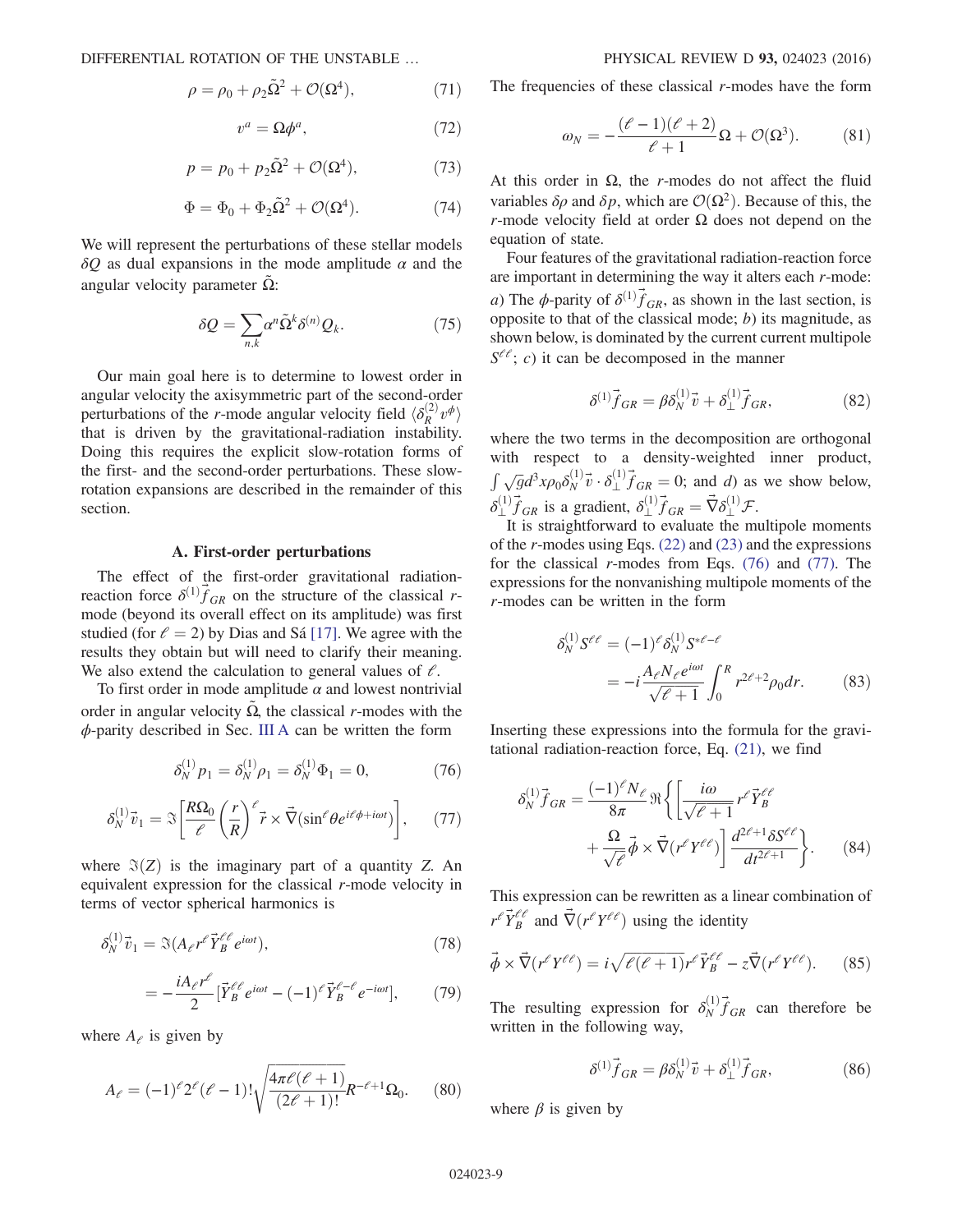JOHN L. FRIEDMAN, LEE LINDBLOM, and KEITH H. LOCKITCH PHYSICAL REVIEW D 93, 024023 (2016)

$$
\beta = \frac{N_{\ell}^2 \omega^{2\ell+2}}{4\pi (\ell^2 - 1)(\ell + 2)} \int_0^R r^{2\ell+2} \rho_0 dr \qquad (87)
$$

and where  $\delta_{\perp}^{(1)} \vec{f}_{GR}$  is defined by

$$
\delta_{\perp}^{(1)} \vec{f}_{GR} = -\frac{N_{\ell}^2 \omega^{2\ell+1} \Omega}{8\pi} \int_0^R r^{2\ell+2} \rho dr
$$

$$
\times \left\{ \frac{\delta_N^{(1)} \vec{v}}{\ell+1} + \frac{\Re[zA_{\ell} \vec{\nabla}(r^{\ell} Y^{\ell\ell}) e^{i\omega t}]}{\sqrt{\ell(\ell+1)}} \right\}.
$$
(88)

<span id="page-9-0"></span>This expression for  $\delta_{\perp}^{(1)} \vec{f}_{GR}$  can be rewritten as a gradient,

$$
\delta_{\perp}^{(1)} \vec{f}_{GR} = \Im \left\{ i \beta A_{\ell} \frac{\sqrt{\ell(\ell+1)}}{2} \vec{\nabla} [r^{\ell+1} \cos \theta Y^{\ell \ell} e^{i\omega t}] \right\}
$$

$$
= \vec{\nabla} \delta_{\perp}^{(1)} \mathcal{F}.
$$
(89)

Equations [\(86\)](#page-8-2) and [\(89\)](#page-9-0) give the decomposition of Eq. [\(82\)](#page-8-3), and the orthogonality of the two parts,

$$
\int \rho_0 \delta_N^{(1)} \vec{v} \cdot \delta_\perp^{(1)} \vec{f}_{GR} \sqrt{g} d^3 x = 0, \tag{90}
$$

is implied by the relation

$$
\int \epsilon^{abc} \nabla_a (\cos \theta Y^{\ell\ell}) \nabla_b r \nabla_c \bar{Y}^{\ell\ell} \sqrt{g} d^2 x
$$
  
= 
$$
- \int \epsilon^{abc} \cos \theta Y^{\ell\ell} \nabla_b r \nabla_a \nabla_c \bar{Y}^{\ell\ell} \sqrt{g} d^2 x = 0,
$$
 (91)

where  $\sqrt{g}d^2x$  is the volume element on the sphere:  $\sqrt{g}d^2x \equiv$  $-r^2d\cos\theta d\phi$ . At this order in  $\Omega$ , the density  $\rho_0$  plays no role in the orthogonality, but it is with respect to the densityweighted inner product that the operators appearing in the perturbed Euler equation are formally self-adjoint.

It follows that  $\delta_{\perp}^{(1)}$   $\vec{f}_{GR}$  is the part of the gravitational radiation-reaction force that does not contribute directly to the exponential growth of the classical  $r$ -mode instability and that the coefficient  $\beta$  is the growth rate of the gravitational radiation driven instability in the r-modes. Substituting into Eq. [\(87\)](#page-8-4) the expressions for  $N_e$  from Eq. [\(10\)](#page-2-7) and the r-mode frequency  $\omega$  from Eq. [\(81\)](#page-8-5) gives

$$
\beta = \frac{32\pi\Omega^{2\ell+2}(\ell-1)^{2\ell}}{[(2\ell+1)!!]^2} \left(\frac{\ell+2}{\ell+1}\right)^{2\ell+2} \int_0^R r^{2\ell+2} \rho_0 dr,\tag{92}
$$

which agrees with the expression for the gravitational radiation growth rate of the  $r$ -mode instability given by Lindblom et al. [\[3\]](#page-19-1).

These expressions for the slow rotation limits of the radiation-reaction force confirm the general expressions, e.g. Eq. [\(31\),](#page-3-8) used in our discussion of the general properties of the first-order r-modes in Sec. [III A.](#page-3-5) It follows from that discussion that the general form of the first-order r-mode velocity, to lowest order in the angular velocity of the star, is given by

$$
\delta^{(1)}\vec{v} = \tilde{\Omega}\delta_N^{(1)}\vec{v}_1e^{\beta t}.\tag{93}
$$

To evaluate  $\delta_N^{(2)} \Omega$  using Eq. [\(64\)](#page-6-7), we need to determine  $\delta_R^{(1)}$   $\rho$  and  $\delta_R^{(1)}$   $\vec{v}$ , or at least to show that they are negligibly small compared to other terms in the equation. We show in the heuristic argument below that  $\delta_R^{(1)} \rho = \mathcal{O}(\beta \Omega)$  and  $\delta_R^{(1)} \vec{v} = \mathcal{O}(\beta \Omega^2)$ , which will allow us to neglect them in our slow rotation expansion. A more precise version of the our slow rotation expansion. A more precise version of the argument is given in Appendix [D.](#page-18-0) The fact that  $\delta_R^{(1)} \vec{v}$  is higher order in  $\Omega$  than  $\delta_R^{(1)} \rho$  is the reverse of their relation in the classical r-modes. This reversal depends on the appearance of the gradient  $\vec{\nabla} \delta_{\perp}^{(1)} \mathcal{F}$  in the decomposition of the gravitational radiation-reaction force  $\delta_R^{(1)} \vec{f}_{GR}$ .

<span id="page-9-2"></span>The equations that determine  $\delta_R^{(1)}Q$ , Eqs. [\(40\)](#page-4-0)–[\(42\),](#page-4-1) can be written more compactly as

$$
(\omega_N + \ell \Omega) \delta_R^{(1)} \hat{\rho} + \vec{\nabla} \cdot (\rho \delta_R^{(1)} \vec{\hat{v}}) = \beta \delta_N^{(1)} \rho, \qquad (94)
$$

<span id="page-9-1"></span>
$$
(\omega_N + \ell \Omega) \delta_R^{(1)} \vec{\hat{v}} + 2\Omega \delta_R^{(1)} \vec{\hat{v}} \cdot \nabla \vec{\phi} = -\vec{\nabla} (\delta_R^{(1)} \hat{U} - \delta_\perp^{(1)} \mathcal{F}).
$$
\n(95)

The value of  $\delta_R^{(1)} \vec{\hat{v}}$  is fixed by the curl of the perturbed Euler equation [\(95\),](#page-9-1)

$$
\vec{\nabla} \times [(\omega_N + \ell \Omega) \delta_R^{(1)} \vec{\hat{v}} + 2\Omega \delta_R^{(1)} \vec{\hat{v}} \cdot \nabla \vec{\phi}] = 0, \qquad (96)
$$

which involves only  $\delta_R^{(1)} \vec{\hat{v}}$ . Its two independent components give two relations for the three components of  $\delta_R^{(1)} \vec{\hat{v}}$ , in which all coefficients are  $\mathcal{O}(\Omega)$ . All components of  $\delta_R^{(1)} \hat{i}$ <br>are therefore of the same order in O. Similarly, the two are therefore of the same order in  $Ω$ . Similarly, the two relations among  $\delta_R^{(1)}U$ ,  $\delta_R^{(1)}\Phi$ , and  $\delta_R^{(1)}\rho$  given by the equation of state and the Poisson equation imply that  $\delta_R^{(1)} U$  and  $\delta_R^{(1)} \rho$  are of the same order in  $\Omega$ . The continuity equation [\(94\)](#page-9-2) then implies that  $\delta_R^{(1)} \vec{v} = \mathcal{O}(\Omega \delta_R^{(1)} \rho)$ . Finally,<br>the *d*-component of the Fuler equation gives to lowest the  $\phi$ -component of the Euler equation gives, to lowest order in Ω,

$$
\delta_R^{(1)} U = \delta_\perp^{(1)} \mathcal{F} + \mathcal{O}(\Omega^2 \delta_R^{(1)} \rho). \tag{97}
$$

<span id="page-9-3"></span>From its definition in Eq. [\(89\),](#page-9-0) it follows that  $\delta_{\perp}^{(1)}$   $\mathcal{F} = \mathcal{O}(\Omega \beta)$ , which then implies that  $\delta_R^{(1)} \rho = \mathcal{O}(\beta \Omega)$ and  $\delta_R^{(1)} \vec{v} = \mathcal{O}(\beta \Omega^2)$ .<br>Dias and Sá [17]

Dias and Sa [\[17\]](#page-19-17) find, for an  $\ell = 2$  perturbation, a solution  $\delta_R^{(1)} \vec{v}$ ,  $\delta_R^{(1)} U$  that is a sum of a) our solution with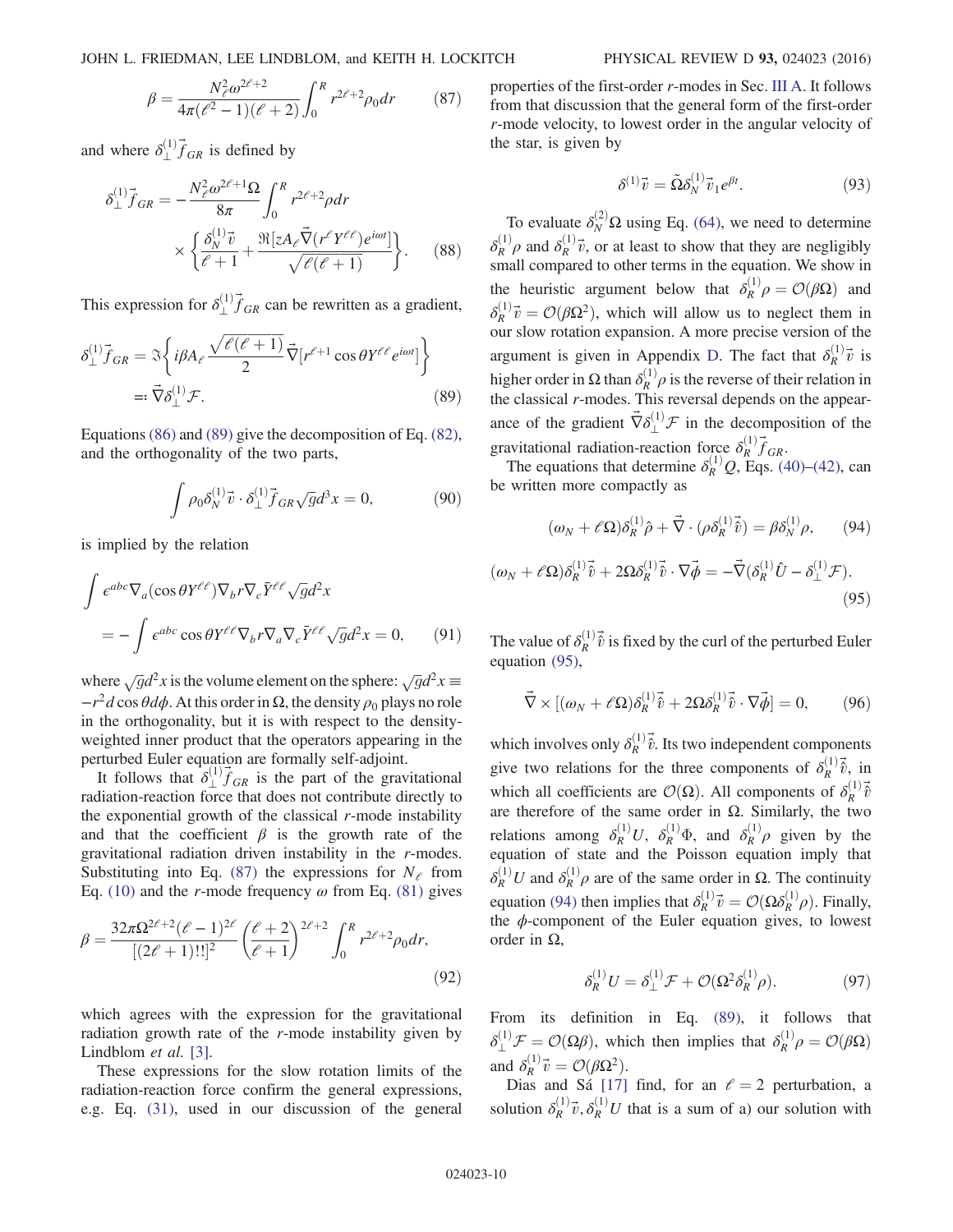$\delta_R^{(1)}U$  given by Eq. [\(97\)](#page-9-3) and b) a solution to the homogeneous equations with  $\phi$ -parity opposite to that of the Newtonian *r*-mode  $\delta_N^{(1)}Q$ . As noted above, adding part b of their solution is equivalent to changing the initial phase of the perturbation.

#### B. Second-order axisymmetric perturbations

<span id="page-10-5"></span>In computing the quadratic terms that enter the secondorder perturbation equations, it will be useful to have explicit expressions for the classical *r*-mode  $\delta_N^{(1)} v_1^a$  in cylindrical coordinates  $(\varpi, z, \phi)$ ,

$$
\delta_N^{(1)} v_1^{\varpi} = -\Omega_0 z \left(\frac{\varpi}{R}\right)^{\ell-1} \cos(\ell \phi + \omega t), \qquad (98a)
$$

$$
\delta_N^{(1)} v_1^z = \Omega_0 R \left(\frac{\varpi}{R}\right)^{\ell} \cos(\ell \phi + \omega t),\tag{98b}
$$

$$
\delta_N^{(1)} v_1^{\phi} = \Omega_0 \frac{z}{R} \left(\frac{\varpi}{R}\right)^{\ell-2} \sin(\ell \phi + \omega t). \tag{98c}
$$

From these, one finds explicit expressions for the cylindrical components of the quadratic term  $\langle \delta_N^{(1)} v_1^b \nabla_b \delta_N^{(1)} v_1^a \rangle$ ,<br>which appears as a source in the second-order Fuler which appears as a source in the second-order Euler equation, Eq. [\(45\)](#page-5-0):

$$
\langle \delta_N^{(1)} \vec{v}_1 \cdot \vec{\nabla} \delta_N^{(1)} v_1^{\varpi} \rangle = \frac{\Omega_0^2}{2R} [2(\ell - 1)z^2 - \varpi^2] \left(\frac{\varpi}{R}\right)^{2\ell - 3},\tag{99a}
$$

$$
\langle \delta_N^{(1)} \vec{v}_1 \cdot \vec{\nabla} \delta_N^{(1)} v_1^z \rangle = -\ell \Omega_0^2 z \left(\frac{\varpi}{R}\right)^{2\ell - 2},\tag{99b}
$$

$$
\langle \delta_N^{(1)} \vec{v}_1 \cdot \vec{\nabla} \delta_N^{(1)} v_1^{\phi} \rangle = 0. \tag{99c}
$$

The axisymmetric parts of the nonradiative second-order perturbations  $\langle \delta_N^{(2)} v^a \rangle$  and  $\langle \delta_N^{(2)} U \rangle$  are determined by<br>solving the perturbed Euler equation Eq. (52) and the solving the perturbed Euler equation, Eq. [\(52\),](#page-5-4) and the perturbed mass conservation equation, Eq. [\(53\)](#page-5-5). The contributions to each component of Euler's equation at lowest order in angular velocity are given by,

<span id="page-10-1"></span>
$$
0 = \langle \delta_N^{(2)} E_{\varpi} \rangle = -2\varpi \Omega_0 \langle \delta_N^{(2)} v_1^{\phi} \rangle + \partial_{\varpi} \langle \delta_N^{(2)} U_2 \rangle
$$
  
+ 
$$
[2(\ell - 1)z^2 - \varpi^2] \frac{\Omega_0^2}{2R} \left( \frac{\varpi}{R} \right)^{2\ell - 3},
$$
(100a)

<span id="page-10-2"></span>
$$
0 = \langle \delta_N^{(2)} E_z \rangle = \partial_z \langle \delta_N^{(2)} U_2 \rangle - \ell z \Omega_0^2 \left(\frac{\varpi}{R}\right)^{2\ell - 2}, \quad (100b)
$$

$$
0 = \langle \delta_N^{(2)} E_{\phi} \rangle = 2 \varpi \Omega_0 \langle \delta_N^{(2)} v_1^{\varpi} \rangle. \tag{100c}
$$

The integrability conditions for these equations,  $\langle \delta_N^{(2)} E_a \rangle = 0$ , are given by  $\nabla_{[a} \langle \delta_N^{(2)} E_{b]} \rangle = 0$ . In cylindrical coordinates, these integrability conditions, at lowest order in angular velocity, are

$$
0 = \nabla_{[z} \langle \delta_N^{(2)} E_{\varpi]} \rangle = -\varpi \Omega_0 \partial_z \langle \delta_N^{(2)} v_1^{\phi} \rangle
$$
  
+ 
$$
(\ell^2 - 1) \frac{\Omega_0^2 z}{R} \left( \frac{\varpi}{R} \right)^{2\ell - 3},
$$
 (101a)

$$
0 = \nabla_{[z} \langle \delta_N^{(2)} E_{\phi]} \rangle = \Omega_0 \partial_z \langle \delta_N^{(2)} v_1^{\pi} \rangle, \tag{101b}
$$

$$
0 = \nabla_{[\varpi} \langle \delta_N^{(2)} E_{\phi]} \rangle = \Omega_0 \partial_{\varpi} (\varpi \langle \delta_N^{(2)} v_1^{\varpi} \rangle). \tag{101c}
$$

<span id="page-10-0"></span>These conditions, together with the requirement that the solution is nonsingular on the rotation axis, determine  $\langle \delta_N^{(2)} v_1^{\varpi} \rangle$  and  $\langle \delta_N^{(2)} v_1^{\varphi} \rangle$ , up to the time-independent differential rotation  $\delta_N^{(2)} \Omega(\varpi)$  As before, we denote a particular choice by  $\delta_{NP}^{(2)}v^{\phi}$ :

$$
\langle \delta_N^{(2)} v_1^{\varpi} \rangle = 0, \tag{102}
$$

<span id="page-10-3"></span>
$$
\langle \delta_{NP}^{(2)} v_1^{\phi} \rangle = (\ell^2 - 1) \frac{\Omega_0 z^2}{2R^2} \left(\frac{\varpi}{R}\right)^{2\ell - 4}.
$$
 (103)

The remaining component,  $\langle \delta_N^{(2)} v_1^2 \rangle$ , is determined from the lowest order in the angular velocity piece of the perturbed lowest order in the angular velocity piece of the perturbed mass conservation equation [cf. Eq. [\(53\)](#page-5-5)],

$$
\nabla_a(\rho \langle \delta_N^{(2)} v_1^a \rangle) = 0. \tag{104}
$$

This equation, together with Eq. [\(102\)](#page-10-0), shows that the only nonsingular solution for  $\langle \delta_N^{(2)} v_1^z \rangle$  is

$$
\langle \delta_N^{(2)} v_1^z \rangle = 0. \tag{105}
$$

The scalar parts of the second-order nonradiative *r*-mode,  $\langle \delta_N^{(2)} \rho \rangle$  and  $\langle \delta_N^{(2)} \Phi \rangle$ , are determined by completing the solution to the perturbed Euler equation  $\langle \delta_N^{(2)} E_a \rangle = 0$ <br>and then solving the perturbed gravitational potential and then solving the perturbed gravitational potential equation. The potential  $\langle \delta_N^{(2)} U \rangle$  is determined by integrating<br>the perturbed Euler Eqs. (100a) and (100b). Using Eqs. (43) the perturbed Euler Eqs. [\(100a\)](#page-10-1) and [\(100b\).](#page-10-2) Using Eqs. [\(43\)](#page-5-3) and [\(103\)](#page-10-3), we obtain the following expression for the axisymmetric part of the solution, to lowest order in angular velocity,

<span id="page-10-4"></span>
$$
\langle \delta_N^{(2)} U_2 \rangle = \frac{\Omega_0^2 R^2}{4\ell} \left(\frac{\varpi}{R}\right)^{2\ell} + \frac{\ell \Omega_0^2 z^2}{2} \left(\frac{\varpi}{R}\right)^{2\ell - 2} + 2\Omega_0 \int_0^{\varpi} \varpi' \delta_N^{(2)} \Omega(\varpi') d\varpi' + \delta_N^{(2)} C_2, \quad (106)
$$

<span id="page-10-6"></span>where  $\delta_N^{(2)} C_2$  is a constant.

The pressure as well as the density perturbations,  $\delta^{(2)} p$ and  $\delta^{(2)}\rho$ , are related to  $\delta^{(2)}U$  as follows,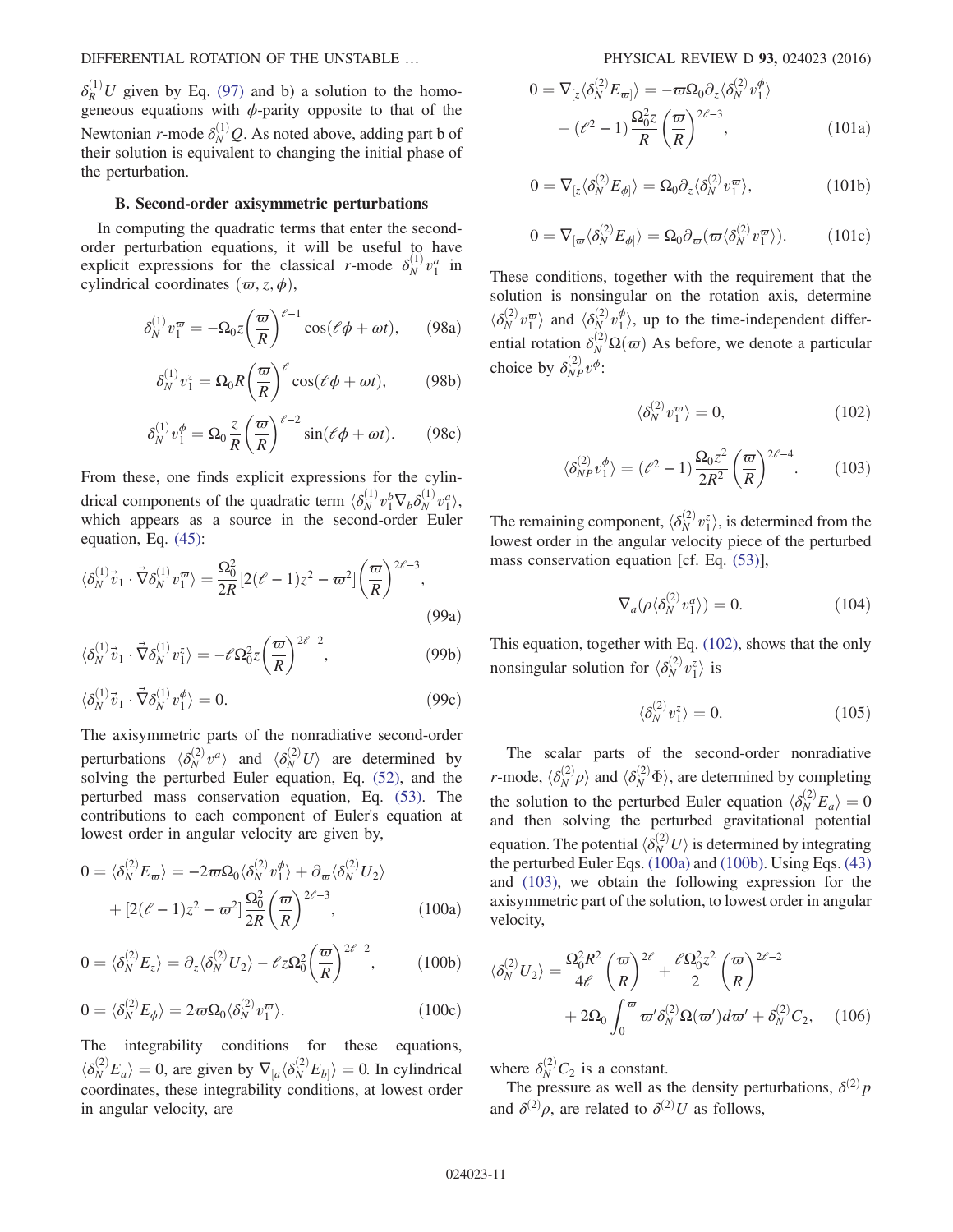$$
\delta^{(2)}U = \delta^{(2)}\Phi + \frac{1}{\rho}\delta^{(2)}\rho - \frac{1}{2\rho^2}\delta^{(1)}\rho\delta^{(1)}\rho
$$
  
=  $\delta^{(2)}\Phi + \frac{\gamma p}{\rho^2}\delta^{(2)}\rho + \frac{p}{2\rho^2}\left[\frac{\gamma(\gamma - 2)}{\rho} + \frac{d\gamma}{d\rho}\right](\delta^{(1)}\rho)^2,$  (107)

where  $\gamma = d \log p/d \log \rho$  is the adiabatic index. For the rmodes, the first-order perturbations  $\delta^{(1)} p$  and  $\delta^{(1)} \rho$  are  $\mathcal{O}(\Omega^2)$ . So at lowest order in angular velocity, the relation between  $\delta^{(2)}U$  and  $\delta^{(2)}\rho$  simplifies to

$$
\delta^{(2)}U_2 = \delta^{(2)}\Phi_2 + \frac{\gamma p}{\rho^2} \delta^{(2)}\rho_2.
$$
 (108)

The gravitational potential  $\delta^{(2)}\Phi$  is determined by solving the perturbed gravitational potential equation,

$$
\nabla^2 \delta^{(2)} \Phi = 4\pi \delta^{(2)} \rho. \tag{109}
$$

For the r-modes, to lowest order in the angular velocity, this equation my be rewritten as

$$
\nabla^2 \delta^{(2)} \Phi_2 + \frac{4\pi \rho^2}{\gamma p_0} \delta^{(2)} \Phi_2 = \frac{4\pi \rho^2}{\gamma p_0} \delta^{(2)} U_2.
$$
 (110)

Using the expression derived in Eq. [\(106\)](#page-10-4) for the axisymmetric part of  $\delta_N^{(2)} U_2$ , we find the general equation for  $\langle \delta_N^{(2)} \Phi_2 \rangle$ :

$$
\nabla^2 \langle \delta_N^{(2)} \Phi_2 \rangle + \frac{4\pi \rho^2}{\gamma p_0} \langle \delta^{(2)} \Phi_2 \rangle \n= \frac{4\pi \rho^2}{\gamma p_0} \left\{ \frac{\Omega_0^2 R^2}{4\ell} \left( \frac{\varpi}{R} \right)^{2\ell} + \frac{\ell \Omega_0^2 z^2}{2} \left( \frac{\varpi}{R} \right)^{2\ell - 2} \n+ 2\Omega_0 \int_0^\varpi \varpi' \delta_N^{(2)} \Omega(\varpi') d\varpi' + \delta_N^{(2)} C_2 \right\}.
$$
\n(111)

Finally, we use Eq. [\(64\)](#page-6-7) to obtain an explicit formula for the second-order differential rotation,  $\delta_N^{(2)} \Omega(\omega)$ , in terms of<br>the second-order radiation-reaction force and the secondthe second-order radiation-reaction force and the secondorder velocity perturbation  $\delta_N^{(2)} v^a$ . Of the three terms on the right side of that equation, we will see that the second and third are higher order in  $\Omega$  than the first, and we will evaluate the first term to leading order in  $\Omega$ .

<span id="page-11-0"></span>We first use Eq. [\(66\)](#page-7-2) to find an explicit form for the second-order radiation-reaction force  $\langle \delta_R^{(2)} \vec{f}_{GR} \rangle$ . From Eqs. [\(98\)](#page-10-5) and [\(83\)](#page-8-6) for  $\delta_N^{(1)} v^{\theta}$  and  $\delta_N^{(1)} S^{\ell\ell}$ , we find

$$
\langle \delta_R^{(2)} \vec{f}_{GR} \rangle = -\frac{(\ell+1)^2}{4} \beta \Omega \left( \frac{\varpi}{R} \right)^{2\ell-2} \vec{\phi}.
$$
 (112)

The second term  $\delta_N^{(2)} v^{\phi}$  in Eq. [\(65\)](#page-7-1) is given by Eq. [\(103\)](#page-10-3). In the final term,  $\delta_R^{(2)} V^{\phi}$ , by its definition [\(50\),](#page-5-6) is proportional to a product of components of  $\delta_N^{(1)} \vec{v}$  and  $\delta_R^{(1)} \vec{v}$ . By our initial normalization,  $\delta_N^{(1)} \vec{v} = \mathcal{O}(\Omega)$ , and we found in Sec. [IVA](#page-8-7) that  $\delta_R^{(1)} \vec{v}$  is  $\mathcal{O}(\Omega \delta_R^{(1)} \vec{f}_{GR}) = \mathcal{O}(\beta \Omega^2)$ .<br>From Eqs. [\(65\),](#page-7-1) [\(112\),](#page-11-0) and [\(103\)](#page-10-3), we have

<span id="page-11-1"></span>

$$
\langle \delta_R^{(2)} F^{\phi} \rangle = -\Omega \left( \frac{\varpi}{R} \right)^{2\ell - 4} \left[ \frac{(\ell + 1)^2}{4} \left( \frac{\varpi}{R} \right)^2 + (\ell^2 - 1) \left( \frac{z}{R} \right)^2 \right].
$$
 (113)

Equation [\(113\)](#page-11-1) implies  $\langle \delta_R^{(2)} F^{\phi} \rangle = \mathcal{O}(\Omega)$ . The second term in Eq. [\(64\)](#page-6-7) has an integrand proportional to  $\langle \delta_N^{(2)} \rho \rangle$ . Because  $\delta_N^{(2)} \rho = \mathcal{O}(\Omega^2)$ , the integrand is  $\mathcal{O}(\Omega^2)$ , and the term itself is  $\mathcal{O}(\Omega^3)$ , two orders higher than  $\langle \delta_R^{(2)} F^{\phi} \rangle$ . Finally, the last term in [\(64\)](#page-6-7) is proportional to  $\Omega \langle \delta_R^{(2)} W^a \rangle$ . Equation [\(51\)](#page-5-7) implies  $\langle \delta_R^{(2)} W^a \rangle = \mathcal{O}(\Omega^2)$ , whence the last term is again  $\mathcal{O}(\Omega^3)$ term is again  $\mathcal{O}(\Omega^3)$ .

<span id="page-11-4"></span>With the dominant term in Eq. [\(64\)](#page-6-7) determined by  $\langle \delta_R^{(2)} F^{\phi} \rangle$ , we have

$$
\delta_N^{(2)} \Omega(\boldsymbol{\varpi}) = \frac{\int_{-z_S}^{z_S} dz \rho \langle \delta_R^{(2)} F^{\phi} \rangle}{2 \int_{-z_S}^{z_S} dz \rho}.
$$
 (114)

<span id="page-11-2"></span>This integrand can be rewritten in a more explicit form using Eqs. [\(113\)](#page-11-1) and [\(103\),](#page-10-3)

$$
\delta_N^{(2)}\Omega(\varpi) = -\Omega \left(\frac{\varpi}{R}\right)^{2\ell-4} \left[\frac{(\ell+1)^2}{8}\left(\frac{\varpi}{R}\right)^2 + \frac{(\ell^2-1)}{2}\Upsilon(\varpi)\right],\tag{115}
$$

<span id="page-11-5"></span>where  $\Upsilon(\varpi)$  is the equation of state-dependent, massweighted average of  $(z/R)^2$ ,

$$
\Upsilon(\varpi) = \frac{\int_{-z_s}^{z_s} dz \rho z^2}{R^2 \int_{-z_s}^{z_s} dz \rho}.
$$
\n(116)

The limits of integration,  $\pm z_{\rm s}(\varpi)$ , in this expression are the  $\varpi$ -dependent values of z at the surface of the equilibrium star. To lowest order in  $\Omega$ , these limits are the same as those in a spherical nonrotating star:

$$
z_{S}(\varpi) = \sqrt{R^2 - \varpi^2}.
$$
 (117)

<span id="page-11-3"></span>The part of the second-order differential rotation that is not explicitly caused by the radiation-reaction force,  $\langle \delta_{NP}^{(2)} v_1^{\phi} \rangle$ , is given in Eq. (103). is given in Eq. [\(103\)](#page-10-3):

$$
\langle \delta_{NP}^{(2)} v^{\phi} \rangle = (\ell^2 - 1) \frac{\Omega}{2} \left(\frac{z}{R}\right)^2 \left(\frac{\varpi}{R}\right)^{2\ell - 4}.
$$
 (118)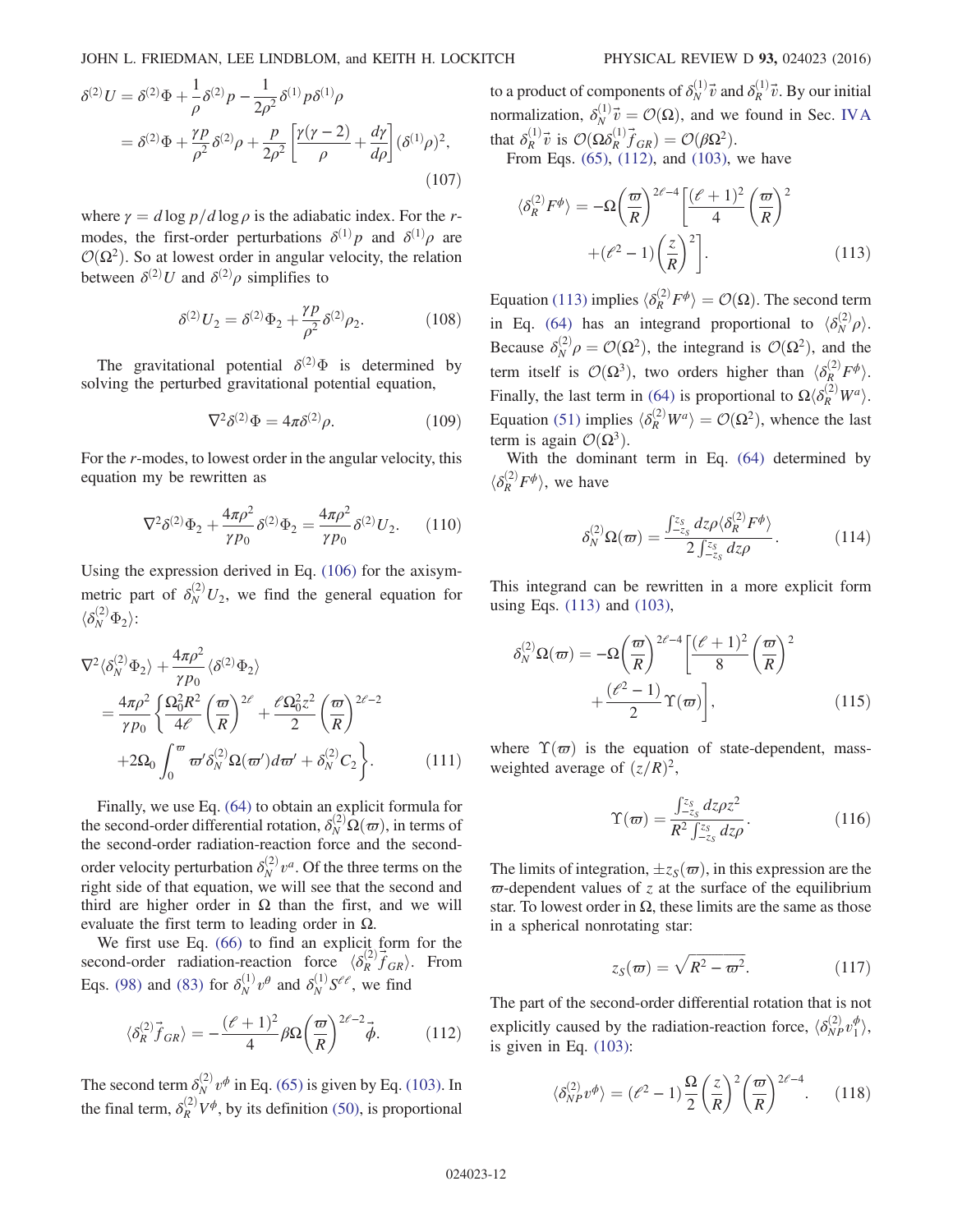<span id="page-12-0"></span>Together, Eqs. [\(115\)](#page-11-2) and [\(118\)](#page-11-3) determine (to lowest order in Ω) the time-dependent differential-rotation induced by the gravitational-radiation reaction:

$$
\delta^{(2)}\Omega = [\langle \delta_{NP}^{(2)} v^{\phi} \rangle + \delta_N^{(2)} \Omega(\varpi)] e^{2\beta t}.
$$
 (119)

The key result of this section is the derivation of an explicit expression [\(114\)](#page-11-4) for  $\delta_N^{(2)} \Omega(\varpi)$  in terms of the first-<br>order r-mode. An expression of this kind exists because the order r-mode. An expression of this kind exists because the rest of the second-order perturbation, the perturbed density, pressure, and potential, are higher order in Ω. Like the velocity field of the first-order r-mode, the second-order differential rotation of the unstable r-mode can be found without simultaneously solving for the perturbed density and pressure.

This separation of orders also leads to an iterative method for solving the second-order Newtonian perturbation equations at successive orders in  $\Omega$  that mirrors the method we have just used to determine the axisymmetric parts of  $\delta_N^{(2)} v^a$  at  $\mathcal{O}(\Omega)$  and  $\delta_N^{(2)} \rho$ ,  $\delta_N^{(2)} p$ , and  $\delta_N^{(2)} \Phi$  at  $\mathcal{O}(\Omega^2)$ .<br>At each order, the ambiguity in the Newtonian differential rotation is resolved by using Eq. [\(64\)](#page-6-7). We assume that the first-order Newtonian perturbation equations have been solved to the desired order in  $\Omega$ . We suppose one has found the perturbed Newtonian velocity  $\delta_N^{(2)} v^a$  to  $\mathcal{O}(\Omega^{2k-1})$  and the scalar quantities in  $\delta_N^{(2)} Q$  to  $\mathcal{O}(\Omega^{2k})$ , and we list the steps to obtain the next-order correction, to find  $\delta_N^{(2)} v_{2k+1}^a$ and the scalar quantities to  $\mathcal{O}(\Omega^{2k+2})$ :

- (1) Because  $\delta_N^{(2)} v_{2k-1}^a$  is known, and the integrability conditions  $\nabla_{[a} \delta_N^{(2)} E_{b]} = 0$  have an additional power of  $\Omega$  in each term, they are satisfied at  $\mathcal{O}(\Omega^{2k})$ . One can then integrate the  $\varpi$  or z component of the perturbed Newtonian Euler equation [\(52\)](#page-5-4) to find
- $\delta_N^{(2)} U_{2k+2}$  up to a constant  $\delta_N^{(2)} C_{2k+2}$ .<br>
(2) Equation [\(107\)](#page-10-6) determines  $\delta_N^{(2)} \rho_{2k+2}$  up to the ambiguity associated with  $\delta_N^{(2)} C_{2k+2}$ . The Poisson equation, Eq. [\(47\)](#page-5-1), with the conditions that  $\delta_N^{(2)} \Phi_{2k+2}$  vanish at infinity and have no monopole part (no change in mass), determines both  $\delta_N^{(2)} \Phi_{2k+2}$  and the constant  $\delta_N^{(2)} C_{2k+2}$ .<br>Fountion (107) (or
- (3) Equation [\(107\)](#page-10-6) (or, alternatively, the Poisson equation) gives  $\delta_N^{(2)} \rho_{2k+2}$ , and the equation of state determines  $\delta_N^{(2)} p_{2k+2}$ .<br>(4) Finally, one uses the known first-order perturbation
- $\delta_N^{(1)} v^a$  to solve two independent components of the curl of the Euler equation,  $\delta_N^{(2)} E_a = 0$  for  $\delta_N^{(2)} v_2^{\phi}$  $2k+1$ and  $\delta_N^{(2)} v_{2k+1}^{\overline{\omega}}$ ;  $\langle \delta_N^{(2)} v_{2k+1}^{\phi} \rangle$  has an  $f(\overline{\omega})$  ambiguity that is resolved by Eq. [\(64\).](#page-6-7) The final component  $\delta_N^{(2)} v_{2k+1}^z$  is found from the second-order mass-<br>conservation equation conservation equation.

#### C. Secular drift of a fluid element

The differential rotation we have found for the unstable r-mode extends the work of Sá and collaborators [15–[17\]](#page-19-6) to obtain the differential rotation of the unstable second-order r-mode. The studies of magnetic-field wind-up by Rezzolla et al. [8–[10\]](#page-19-3), which predated this work, explicitly omitted the form of the second-order perturbation to the velocity field that we have computed here. These authors obtained a secular drift  $\phi(t)$  in the position of a fluid element by integrating the  $\ell = 2$  form of the equations for the position  $\phi(t)$  and  $\theta(t)$  of a particle whose perturbed velocity field is found solely from the first-order perturbation  $\delta_N^{(1)} v^a$  of Eq. [\(77\)](#page-8-1), from the equations

$$
\frac{d\theta}{dt} = \alpha \delta_N^{(1)} v^{\theta} [\theta(t), \phi(t)], \qquad (120a)
$$

$$
\frac{d\phi}{dt} = \alpha \delta_N^{(1)} v^{\phi} [\theta(t), \phi(t)].
$$
 (120b)

The equations are nonlinear in  $\theta(t)$ ,  $\phi(t)$ , and the solution is written to  $\mathcal{O}(\alpha^2)$ . The axisymmetric part of the solution is again the part that is not oscillatory in time; in our notation, it has the form

$$
\langle \theta(t) \rangle = 0, \quad \langle \phi(t) \rangle = \alpha^2 \frac{3}{4} \left[ \left( \frac{\varpi}{R} \right)^2 - 2 \left( \frac{z}{R} \right)^2 \right] \Omega t. \tag{121}
$$

A secular drift obtained in this way has been used in subsequent papers by Cuofano *et al.* [\[11,12\]](#page-19-4) and by Cao et al. [\[18\].](#page-19-9)

When one includes the second-order differential rotation  $\delta^{(2)}\Omega$  of the unstable  $\ell = 2$  r-mode from Eqs. [\(119\)](#page-12-0), additional terms are added to the secular drift  $\phi(t)$  of a additional terms are added to the secular drift  $\phi(t)$  of a fluid element's position. The resulting expression is given for  $t \ll 1/\beta$  by

$$
\langle \phi(t) \rangle = \alpha^2 \left\{ \frac{3}{4} \left[ \left( \frac{\varpi}{R} \right)^2 - 2 \left( \frac{z}{R} \right)^2 \right] \Omega + \delta^{(2)} \Omega \big|_{t=0} \right\} t. \tag{122}
$$

<span id="page-12-1"></span>Using the expression for  $\delta^{(2)}\Omega$  in Eq. [\(119\),](#page-12-0) with Eqs. [\(115\)](#page-11-2) and [\(118\),](#page-11-3) we obtain the following explicit form for the second-order drift of an unstable  $l = 2$  r-mode:

$$
\langle \phi(t) \rangle = -\frac{3}{2} \alpha^2 \Omega \left[ \frac{1}{4} \left( \frac{\varpi}{R} \right)^2 + \Upsilon(\varpi) \right] t. \tag{123}
$$

This expression for the drift  $\langle \phi(t) \rangle$  is independent of z and therefore describes a drift that is constant on  $\varpi$  = constant cylinders. The analogous expression for the drift found previously by Sá [\[15\]](#page-19-6) has this same feature, and Chugunov [\[26\]](#page-19-18) observes that the drift in these modes can therefore be completely eliminated in the pure Newtonian case by appropriately choosing the arbitrary second-order angular velocity perturbation.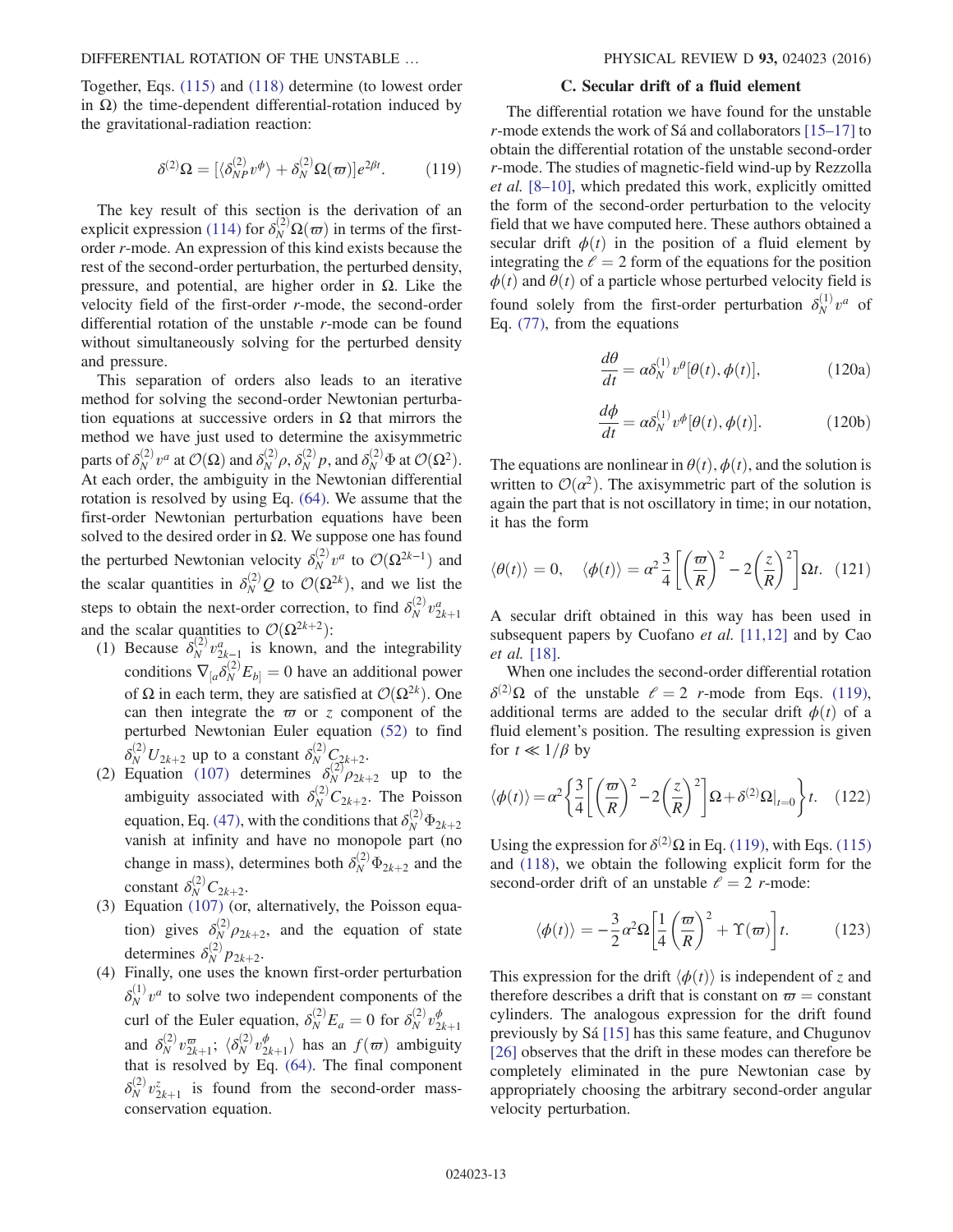For long times (that is, for  $\beta t$  arbitrary but  $\beta \ll \Omega$ ), the time dependence  $t$  in Eq. [\(123\)](#page-12-1) is replaced by  $\left(e^{2\beta t}-1\right)/2\beta$ . This expression is not of order  $1/\beta$  but satisfies the bound

$$
\frac{e^{2\beta t} - 1}{2\beta} < t \frac{e^{2\beta t} + 1}{2},\tag{124}
$$

<span id="page-13-0"></span>for  $t > 0$ .

#### V. POLYTROPIC STELLAR MODELS

In this section, we evaluate Eq. [\(119\),](#page-12-0) to determine the changes in the rotation laws of uniformly rotating polytropes that are induced by the gravitational-radiation driven instability in the r-modes. Polytropic stellar models (polytropes) are stars composed of matter whose equation of state has the form

$$
p = K\rho^{1+1/n},\tag{125}
$$

where  $K$  and  $n$ , the *polytropic index*, are constants. We start with the simplest case,  $n = 0$ , the uniform-density models. The only dependence of the differential rotation  $\delta^{(2)}\Omega$  on the equation of state is in  $\Upsilon(\omega)$ , the mass-weighted average of  $\left(\frac{z}{R}\right)^2$  at fixed  $\varpi$  defined in Eq. [\(116\)](#page-11-5). This average can be evaluated analytically in the uniform-density case:

$$
\Upsilon(\varpi) = \frac{R^2 - \varpi^2}{3R^2} = \frac{z_S^2(\varpi)}{3R^2}.
$$
 (126)

Combining this result with Eqs. [\(115\)](#page-11-2), [\(118\),](#page-11-3) and [\(119\)](#page-12-0) gives

$$
\delta^{(2)}\Omega = \Omega\left(\frac{\varpi}{R}\right)^{2\ell-4} \left[\frac{(\ell+1)(\ell-7)}{24}\left(\frac{\varpi}{R}\right)^2 + \frac{(\ell^2-1)}{6}\left(3\frac{z^2}{R^2} - 1\right)\right]e^{2\beta t}.\tag{127}
$$

In particular, for the  $l = 2$  r-mode, the radiation-reaction induced differential rotation has the form

$$
\delta^{(2)}\Omega = \Omega \left[\frac{3}{2}\left(\frac{z}{R}\right)^2 - \frac{5}{8}\left(\frac{\varpi}{R}\right)^2 - \frac{1}{2}\right]e^{2\beta t},\qquad(128)
$$

which is positive in a neighborhood of the poles and negative near the equatorial plane. Figure [1](#page-13-1) illustrates the gravitational-radiation driven differential rotation  $\delta^{(2)}\Omega/\Omega$ from the  $\ell = 2$  r-mode instability of a slowly rotating uniform-density star. This figure shows contours of constant  $\delta^{(2)}\Omega/\Omega$ , on a cross section of the star that passes through the rotation axis. For example, this figure illustrates that  $\delta^{(2)}\Omega/\Omega \approx -9/8$  near the surface of the star at the equator. This indicates that the angular velocity of the star is reduced by an amount  $\approx -\frac{(9/8)\Omega \alpha^2 e^{2\beta t}}{n}$  in this region, where  $\alpha e^{\beta t}$  is the amplitude of the r-mode and  $\Omega$  is the

<span id="page-13-1"></span>

FIG. 1. Differential rotation  $\delta^{(2)}\Omega/\Omega$  from the  $\ell = 2$  r-mode<br>instability evaluated on a cross section through the rotation axis instability evaluated on a cross section through the rotation axis of a slowly rotating uniform-density star. The solution scales with time as  $e^{2\beta t}$ .

angular velocity of the unperturbed star. Similarly, this figure illustrates that  $\delta^{(2)}\Omega/\Omega \approx 1$  near the poles. The angular velocity of the star is enhanced by the r-mode instability in these regions.

The equilibrium structures of  $n = 1$  polytropes can also be expressed in terms of simple analytical functions, but the integrals that determine  $\Upsilon(\varpi)$  in Eq. [\(116\)](#page-11-5) cannot. We therefore evaluate these quantities for all the  $n \neq 0$  polytropes numerically.

<span id="page-13-2"></span>The structures of the nonrotating Newtonian polytropes are determined by the Lane-Emden equations, which are generally written in the form

$$
\frac{d}{d\xi}\left(\xi^2 \frac{d\theta}{d\xi}\right) = -\xi^2 \theta^n,\tag{129}
$$

where  $\theta$  is related to the density by  $\rho = \rho_c \theta^n$ , with  $\theta = 1$  at the center of the star and  $\theta = 0$  at its surface. The variable  $\xi$ is the scaled radial coordinate,  $r = a\xi$ , with

$$
a^2 = \frac{(n+1)K\rho_c^{(1-n)/n}}{4\pi G}.
$$
 (130)

We solve Eq. [\(129\)](#page-13-2) numerically to determine the Lane-Emden functions  $\theta(\xi)$ ; use them to evaluate the density profiles of these stars,  $\rho(r) = \rho_c \theta^n$ ; and finally perform the integrals numerically in Eq. [\(116\)](#page-11-5) that determine the massweighted average  $\Upsilon(\varpi)$  of  $(z/R)^2$  for spherical polytropes. Figure [2](#page-14-0) illustrates the results for a range of polytropic indices. Because they are more centrally condensed, stars with softer equations of state, i.e. polytropes with larger values of *n*, have smaller  $\Upsilon(\varpi)$ . This is most pronounced near the rotation axis of the star where  $\varpi = 0$  and values of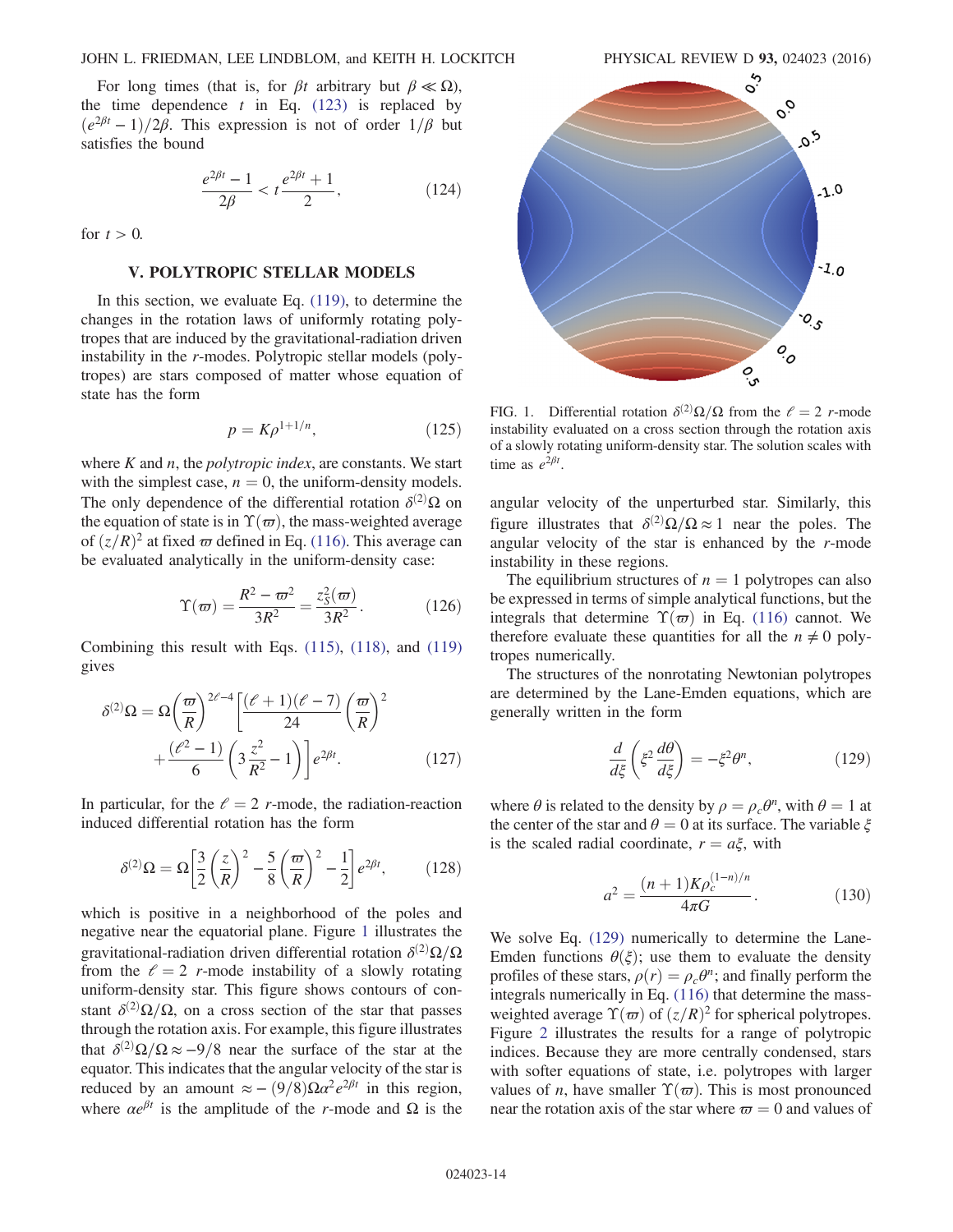<span id="page-14-0"></span>

FIG. 2. Dimensionless ratio of the integrals  $\Upsilon(\varpi)$  defined in Eq. [\(116\)](#page-11-5) that determines the gravitational-radiation induced differential rotation in polytropic stellar models having a range of polytropic indices n.

 $z<sup>2</sup>$  in the dense core dominate the average. Figure [3](#page-14-1) illustrates  $\delta_N^{(2)} \Omega / \Omega$  from Eq. [\(115\),](#page-11-2) the differential rotation induced by the gravitational-radiation driven instability in the  $\ell = 2$  r-modes for polytropes having a range of polytropic indices  $n$ . This graph shows that the equatorial surface value ( $\varpi = R$ ) of  $\delta_N^{(2)} \Omega / \Omega$  is the same for all the notwrones. This is not a surprise, because  $\Upsilon(\pi) = 0$  there polytropes. This is not a surprise, because  $\Upsilon(\varpi) = 0$  there for all equations of state. Stars composed of fluid having stiffer equations of state, i.e. smaller values of  $n$ , have larger

<span id="page-14-1"></span>

FIG. 3. Differential rotation induced by the gravitationalradiation instability in the  $l = 2$  r-modes for a range of polytropic indices n.

<span id="page-14-2"></span>

FIG. 4. Differential rotation induced by the gravitationalradiation instability in various r-modes of  $n = 1$  polytropes for a range of spherical harmonic mode index  $\ell$  values.

values of  $|\delta_N^{(2)}\Omega/\Omega|$  near the rotation axis where  $\varpi = 0$ .<br>Figure 4 illustrates the differential rotation induced by the Figure [4](#page-14-2) illustrates the differential rotation induced by the gravitational-radiation induced instability in the r-modes of  $n = 1$  polytropes having a range of different spherical harmonic mode index  $\ell$  values. The figure portrays a differential rotation  $\delta_N^{(2)} \Omega / \Omega$  induced by gravitational radiation that, like the magnitude of the linear mode, is more narrowly confined to the equatorial region near the surface of the star as the *r*-mode harmonic index  $\ell$  is increased.

#### VI. DISCUSSION

The radiation-reaction force uniquely determines the exponentially growing differential rotation of the unstable, nonlinear r-mode. We have found expressions for the rotation law and for the corresponding secular drift of a fluid element and have obtained their explicit forms for slowly rotating polytropes. The formalism presented here describes an r-mode, driven by a gravitational radiation reaction, at second order in its amplitude  $\alpha$ , and restricted to a perfect-fluid Newtonian model.We now comment briefly on the meaning of the work within a broader physical context.

First, a realistic evolution involves coupling to other modes, because realistic initial data have small, nonzero initial amplitudes for all modes and, at higher orders in  $\alpha$ , other modes are excited by the r-mode itself. As a result of the couplings, the r-mode amplitude will saturate, and studies of its nonlinear evolution (see Refs. [\[5,6\]](#page-19-19) and references therein) suggest a saturation amplitude of order 10<sup>−</sup><sup>4</sup> or smaller. By the time the mode reaches saturation, the amplitude of daughter modes may be large enough that their own second-order axisymmetric parts contribute significantly to the differential rotation law.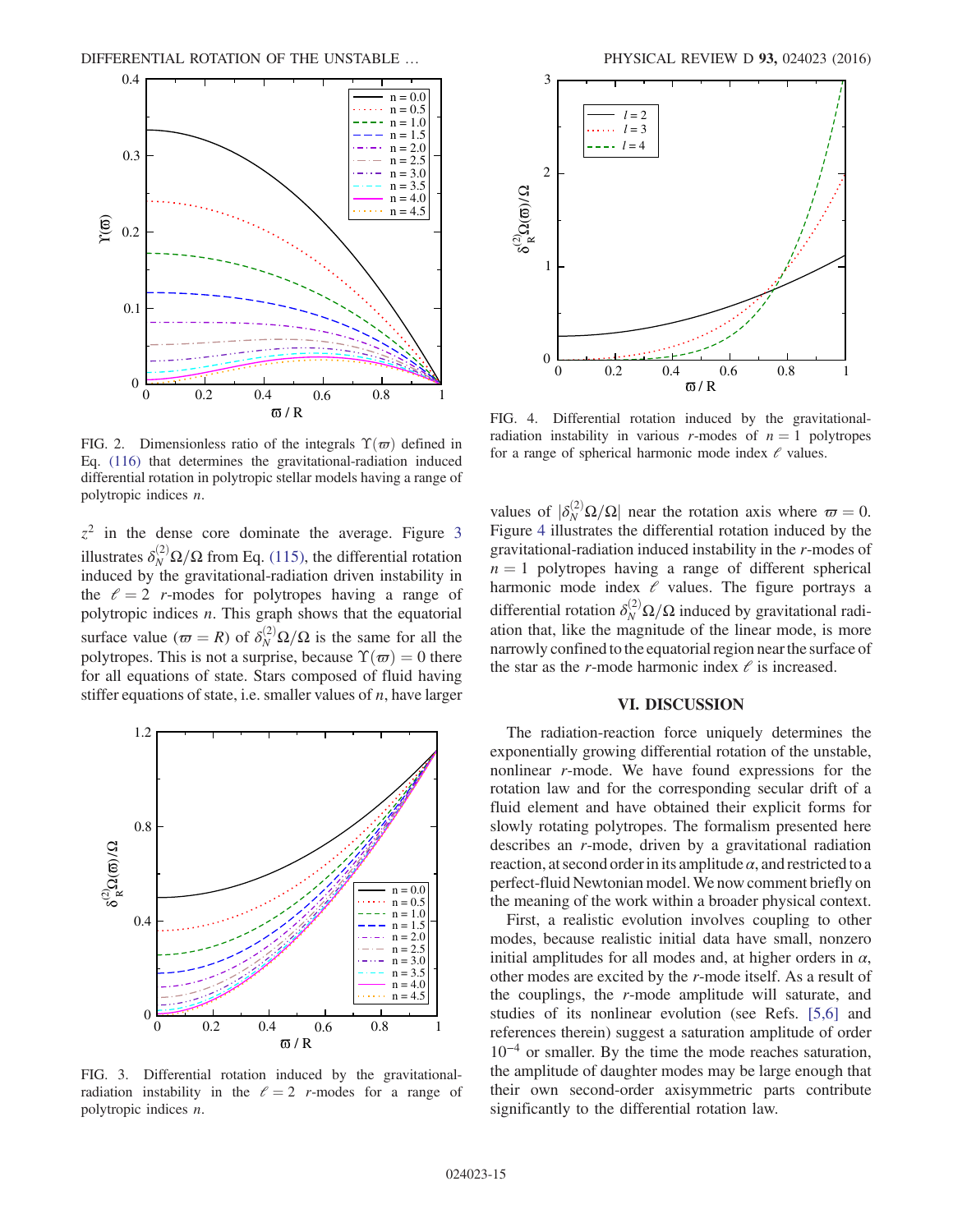Second, when there is a background magnetic field, the growing axisymmetric magnetic field generated by the r-mode's secular drift can change the profile of the growing differential rotation [\[26\].](#page-19-18) The second-order Euler equation [\(45\)](#page-5-0) is altered by the second-order Lorentz force per unit mass, givenin anidealmagnetohydrodynamics approximation by  $\alpha^2 \langle \delta^{(2)} f_{\text{magnetic}} \rangle = \alpha^2 \langle \delta^{(2)} \left[ \frac{1}{4\pi \rho} (\nabla \times \vec{B}) \times \vec{B} \right] \rangle.$ This will be of order the radiation-reaction force after an amplitude-independent time<sup>4</sup>

<span id="page-15-0"></span>
$$
t \sim \beta t_A^2 \sim 10^6 \text{ s} \frac{\rho}{10^{15} \text{ g/cm}^3} \frac{\beta}{10^{-6} \text{ s}^{-1}} \left(\frac{10^8 \text{ G}}{B_0} \frac{R}{10^6 \text{ cm}}\right)^2,
$$
\n(131)

where  $t_A$  is the Alfvén time associated with the background field,  $t_A = R\sqrt{4\pi\rho}/B_0$ . After this time and until the mode<br>reaches its nonlinear saturation amplitude, we expect that the reaches its nonlinear saturation amplitude, we expect that the radiation-reaction force will continue to drive growing differential rotation. The functional form of this differential rotation, however, will be determined by both  $\delta^{(2)}f_{GR}$ and  $\langle \delta^{(2)} f_{\text{magnetic}} \rangle$ .

After nonlinear saturation, we expect the growth of differential rotation and of the magnetic field to stop within a time on the order of the Alfvén time. This is because (1) the radiation-reaction force is now time independent and (2), with a background magnetic field, there should no longer be a zero-frequency subspace of modes associated with adding differential rotation. Reason 2 means that the differential rotation and the magnetic field at the time of mode saturation become initial data for a set of modes whose frequencies are of order the Alvén frequency. The second-order axisymmetric part of the r-mode after saturation becomes effectively a system of stable oscillators driven by a constant force. Such systems have no growing modes and therefore no secularly growing magnetic field.

<sup>4</sup>For a magnetic field that grows linearly in time, we have

$$
\alpha^2 \langle \delta^{(2)} f_{\text{magnetic}} \rangle \sim \alpha^2 \frac{1}{4\pi\rho R} B_0^2 \Omega t.
$$

The second-order radiation-reaction force is given by  $\alpha^2 \delta^{(2)} f_{GR} \sim \alpha^2 \beta \Omega R$ , implying that the Lorentz force  $\alpha^2 \langle \delta^{(2)} f_{\text{magnetic}} \rangle$  has comparable magnitude after a time given in Eq. (131). Here, we follow Chugunov [26] Chugunov uses this Eq. [\(131\)](#page-15-0). Here, we follow Chugunov [\[26\].](#page-19-18) Chugunov uses this argument to conclude that the magnetic field will not be significantly enhanced after it reaches  $B \sim 10^8 (\alpha/10^{-4})^2$  G, but his analysis is restricted to the case where the gravitational radiationreaction force on the r-mode is negligible. We have checked the conclusion of continued growth for Shapiro's model of a uniformdensity cylinder with an initial magnetic field [\[27\]](#page-19-20), by adding a forcing term of the form of the second-order axisymmetric radiation-reaction force [\[28\].](#page-19-21) We expect the amplification factor of the magnetic field to be limited by the value of the mode amplitude,  $\alpha e^{\beta t}$ , at nonlinear saturation, not by the value of the field, unless the initial magnetic field is of order  $10^{12}$  G or larger.

The explicit form of the secular drift we obtain is new, but its magnitude is consistent with that used in earlier work [8–[12,18\]](#page-19-3) that examines the damping of the unstable r-mode by this energy transfer mechanism. This damping mechanism becomes important whenever the rate of energy transfer to the magnetic field (by winding up magnetic-field lines or, for a superconducting region in a neutron-star interior, by stretching magnetic-flux tubes or other mechanisms) is comparable to the growth rate of the unstable r-mode. Assuming the energy transferred to the magnetic field is not returned to the r-mode and that a large fraction of the core is a type-II superconductor, Rezzolla et al. [\[8\]](#page-19-3) estimate that the instability will be magnetically damped for a magnetic field of order 1012 G. As noted above, we expect this magnetic damping mechanism to play a role only if the magnetic field reaches this  $10^{12}$  G range prior to the nonlinear saturation of the r-mode. We think it likely that a limit on magneticfield growth imposed by saturation means that this field strength can be reached only if the initial field is not far below  $10^{12}$  G. In addition, for an initial field of order  $B \ge 10^{12}$  G or larger, if all axisymmetric perturbations that wind up the magnetic field have frequency higher than or of order the Alfvén frequency, we conjecture (based on the toy model mentioned in Footnote 4) that the enhancement of the magnetic field will be too small to damp the r-mode.

Finally, if the magnetic field is large enough to significantly modify the structure of the first-order r-modes, all of the calculations here would need to be modified. Previous studies, however [\[13,29](#page-19-8)–34], find that field strength  $B \gtrsim$  $10^{14} - 10^{15}$  G is needed to significantly alter the linear rmode of a star with spin greater than 300 Hz. When the viscous damping time is comparable to the gravitationalwave growth time, one would also need to include viscosity in the second-order equations that determine the differential rotation.

#### ACKNOWLEDGMENTS

We thank Andrey Chugunov for helpful comments on an earlier draft of this manuscript; Luciano Rezzolla and Chugunov for discussions of magnetic-field evolution; and the referee for a careful reading, useful suggestions, and insight into the likely role of nonlinear saturation in the evolution of the r-mode's magnetic field. J. F. thanks Shin'ichirou Yoshida for corrections and contributions to an early set of notes. L. L. thanks the Leonard E. Parker Center for Gravitation, Cosmology and Astrophysics, University of Wisconsin at Milwaukee, for their hospitality during several visits during which much of the research presented here was performed. L. L. was supported at Caltech in part by a grant from the Sherman Fairchild Foundation and by Grants No. DMS-1065438 and No. PHY-1404569 from the National Science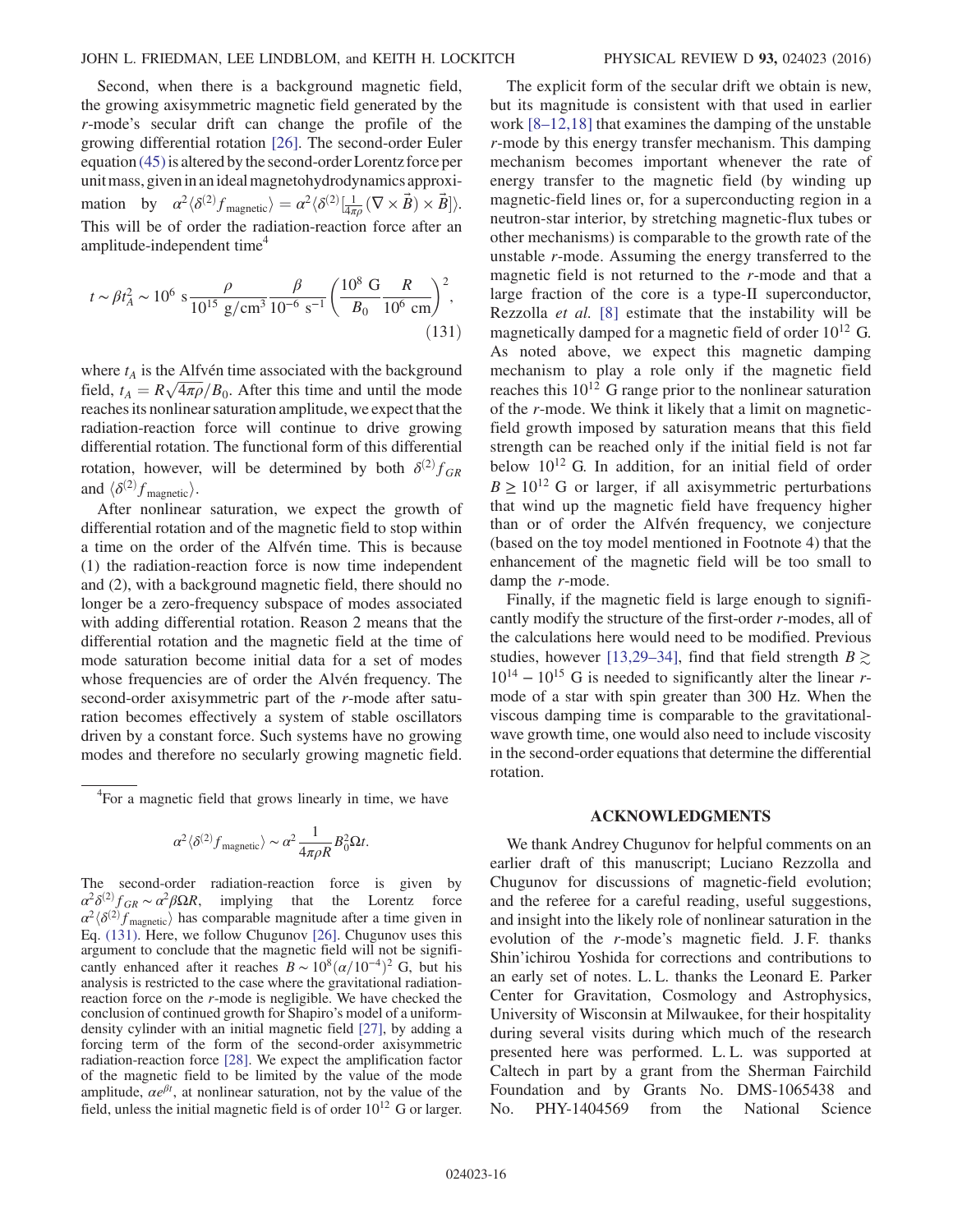Foundation. J. F. was supported in part by Grant No. PHY-1001515 from the National Science Foundation.

# APPENDIX A: NOTATION

<span id="page-16-0"></span>The symbols in Table [I](#page-16-2) are listed by order of appearance in the paper, starting with Sec. [II.](#page-1-0) We omit a few symbols that are used only where they are defined.

<span id="page-16-2"></span>TABLE I. Notation.

| Symbol                                                 | Meaning                                                                                                           |
|--------------------------------------------------------|-------------------------------------------------------------------------------------------------------------------|
| $\varrho$                                              | The set of variables $\{\rho, \vec{v}, p, \Phi\}$                                                                 |
| $\frac{\rho}{\vec{v}}$                                 | Mass density                                                                                                      |
|                                                        | Fluid velocity                                                                                                    |
| $\boldsymbol{p}$                                       | Fluid pressure                                                                                                    |
| Φ                                                      | Newtonian gravitational potential                                                                                 |
| $\boldsymbol{h}$                                       | Fluid specific enthalpy                                                                                           |
| $\boldsymbol{U}$<br>$E^a$                              | Effective potential<br>$E^a = 0$ is the Newtonian Euler equation                                                  |
|                                                        | Radiation-reaction force                                                                                          |
| $\vec{f}_{GR}$<br>$I^{\ell m}$ , $S^{\ell m}$          | Mass and current multipoles                                                                                       |
| $N_{\ell}$                                             | A constant defined in Eq. (10)                                                                                    |
| Ω                                                      | Fluid angular velocity                                                                                            |
| $\vec{\phi}$                                           | Rotational symmetry vector $x\hat{y} - y\hat{x}$                                                                  |
| $\alpha$                                               | Dimensionless amplitude of $r$ -mode                                                                              |
| $\delta^{(1)}Q$                                        | First-order perturbation of $Q: \partial_{\alpha}Q _{\alpha=0}$                                                   |
| $\delta^{(2)}Q$                                        | Second-order perturbation of $Q: \frac{1}{2}\partial_{\alpha}^{2}Q _{\alpha=0}$                                   |
| $\delta_N^{(1)}, \delta_N^{(2)}$                       | First- and second-order Newtonian perturbations (no<br>radiation reaction)                                        |
| $\delta_N^{(1)}\hat{\mathcal{Q}}$                      | $\overline{\omega}$ , z dependence of perturbation: Eqs. (32)–(35)                                                |
| $\delta_R^{(1)}\tilde{Q}$                              | A correction in first-order perturbation due to radiation<br>reaction                                             |
| $\delta^{(1)}{\cal Q}_\pm$                             | Subscript $\pm$ denotes even (+) or odd (-) $\phi$ -parity<br>under the diffeomorphism $\phi \to 2\pi - \phi$     |
| $\omega_N$                                             | Frequency of Newtonian r-mode                                                                                     |
| $\psi_N$                                               | $\psi_N \equiv \omega_N t + m\phi$                                                                                |
| $P^a{}_b$                                              | Projection operator orthogonal to $\phi$ : Eq. (30)                                                               |
| $\beta$                                                | Imaginary part of frequency of unstable r-mode                                                                    |
| $\langle \delta Q \rangle \over \delta^{(2)}_{NP} Q}$  | Axisymmetric part of $\delta Q$<br>Second-order Newtonian perturbation with a                                     |
|                                                        | Particular choice of $\delta_N^{(2)} \Omega(\omega)$                                                              |
|                                                        |                                                                                                                   |
|                                                        | $\delta_N^{(2)} \Omega(\omega)$ Arbitrary function of $\omega$ in second-order<br>Newtonian differential rotation |
| $\delta^{(2)}\Omega$                                   | Second-order differential rotation, $\langle \delta^{(2)} v^{\phi} \rangle$                                       |
|                                                        |                                                                                                                   |
|                                                        | $\delta_R^{(2)} Q e^{2\beta t}$ Radiative part of second-order perturbation<br>Defined in Eqs. (50) and (51)      |
| $\delta_R^{(2)} \vec{V}$ ,<br>$\delta_R^{(2)} \vec{W}$ |                                                                                                                   |
| $\langle \delta^{(2)}_R \vec{F} \rangle$               | Effective driving force for $\langle \delta_R^{(2)} \vec{v} \rangle$ : Eq. (57)                                   |
| $M_0, R$                                               | Mass and radius of spherical stellar model                                                                        |
| $\Omega_0$                                             | $\sqrt{M_0/R^3}$                                                                                                  |
| $\tilde{\Omega}$                                       | Dimensionless angular velocity, $\Omega/\Omega_0$                                                                 |
| $Q_n$                                                  | Part of Q that is <i>n</i> th order in $\tilde{\Omega}$ : Eq. (70)                                                |
| $\delta_{\perp}^{(1)} \vec{f}_{GR}$                    | Part of $\delta^{(1)}\vec{f}_{GR}$ orthogonal to $\delta^{(1)}_N\vec{v}$                                          |
| $\delta_{\perp}^{(1)} \mathcal{F}$                     | Function for which $\delta_{\perp}^{(1)} \vec{f}_{GR} = \vec{\nabla} \delta_{\perp}^{(1)} \mathcal{F}$            |

# <span id="page-16-1"></span>APPENDIX B: GRAVITATIONAL WAVE ENERGY AND ANGULAR MOMENTUM FLUXES

The expression for the radiation-reaction force  $f_{GR}$  given in Eq. [\(7\)](#page-1-2) was derived by constructing a force that reproduces the standard expressions for the time averaged gravitational wave energy and angular momentum fluxes:

<span id="page-16-4"></span>
$$
\left\langle \left\langle \frac{dE}{dt} \right\rangle \right\rangle_{GR} = \left\langle \left\langle \int \rho \vec{v} \cdot \vec{f}_{GR} d^3 x \right\rangle \right\rangle,
$$
  
\n
$$
= -\sum_{\ell \ge 2} \sum_{|m| \le \ell} \frac{1}{32\pi} \left\langle \left\langle \left| \frac{d^{\ell+1} I^{\ell m}}{dt^{\ell+1}} \right|^2 \right|
$$
  
\n
$$
+ \left| \frac{d^{\ell+1} S^{\ell m}}{dt^{\ell+1}} \right|^2 \right\rangle \right\rangle,
$$
 (B1)

<span id="page-16-3"></span>
$$
\left\langle \left\langle \frac{d\vec{J}}{dt} \right\rangle \right\rangle_{GR} = \left\langle \left\langle \int \rho \vec{r} \times \vec{f}_{GR} d^3 x \right\rangle \right\rangle,
$$
  
\n
$$
= \sum_{\ell \ge 2} \sum_{|m| \le \ell} \frac{1}{32\pi} \Re \left\langle \left\langle \frac{d^{\ell} I^{*\ell m}}{dt^{\ell}} \frac{d^{\ell+1} \vec{I}_{B}^{\ell m}}{dt^{\ell+1}} \right\rangle + \frac{d^{\ell} S^{*\ell m}}{dt^{\ell}} \frac{d^{\ell+1} \vec{S}_{B}^{\ell m}}{dt^{\ell+1}} \right\rangle \right\rangle.
$$
 (B2)

The expression given here for the angular momentum flux, Eq. [\(B2\),](#page-16-3) is somewhat more compact than the standard post-Newtonian expression [cf. Thorne [\[19\],](#page-19-10) Eq. (4.23)]. We express this flux in terms of the magnetic-type mass and current-multipole moments,  $\vec{I}_B^{\ell m}$  and  $\vec{S}_B^{\ell m}$ , which we define as

$$
\vec{I}_B^{\ell m} = N_\ell \sqrt{\ell+1} \int \rho r^\ell \vec{Y}_B^{\ell m} d^3 x,\tag{B3}
$$

$$
\vec{S}_{B}^{\ell m} = \frac{2N_{\ell}}{\sqrt{\ell+1}} \int \rho r^{\ell} (\vec{v} \cdot \vec{r} \times \vec{\nabla}) \vec{Y}_{B}^{\ell m} d^{3}x. \tag{B4}
$$

These magnetic-type mass and current mutipole moments can be expressed in terms of the standard  $I^{\ell m}$  and  $S^{\ell m}$ ,

$$
\vec{I}_{B}^{\ell m} = -\frac{i}{2} \sqrt{(\ell - m)(\ell + m + 1)} I^{\ell m + 1}(\hat{x} + i\hat{y})
$$

$$
-\frac{i}{2} \sqrt{(\ell + m)(\ell - m + 1)} I^{\ell m - 1}(\hat{x} - i\hat{y}) - imI^{\ell m} \hat{z},
$$
(B5)

$$
\vec{S}_{B}^{\ell m} = -\frac{i}{2} \sqrt{\frac{(\ell - m)(\ell + m + 1)}{\ell(\ell + 1)}} S^{\ell m + 1}(\hat{x} + i\hat{y})
$$

$$
-\frac{i}{2} \sqrt{\frac{(\ell + m)(\ell - m + 1)}{\ell(\ell + 1)}} S^{\ell m - 1}(\hat{x} - i\hat{y})
$$

$$
-\frac{im}{\sqrt{\ell(\ell + 1)}} S^{\ell m} \hat{z}, \qquad (B6)
$$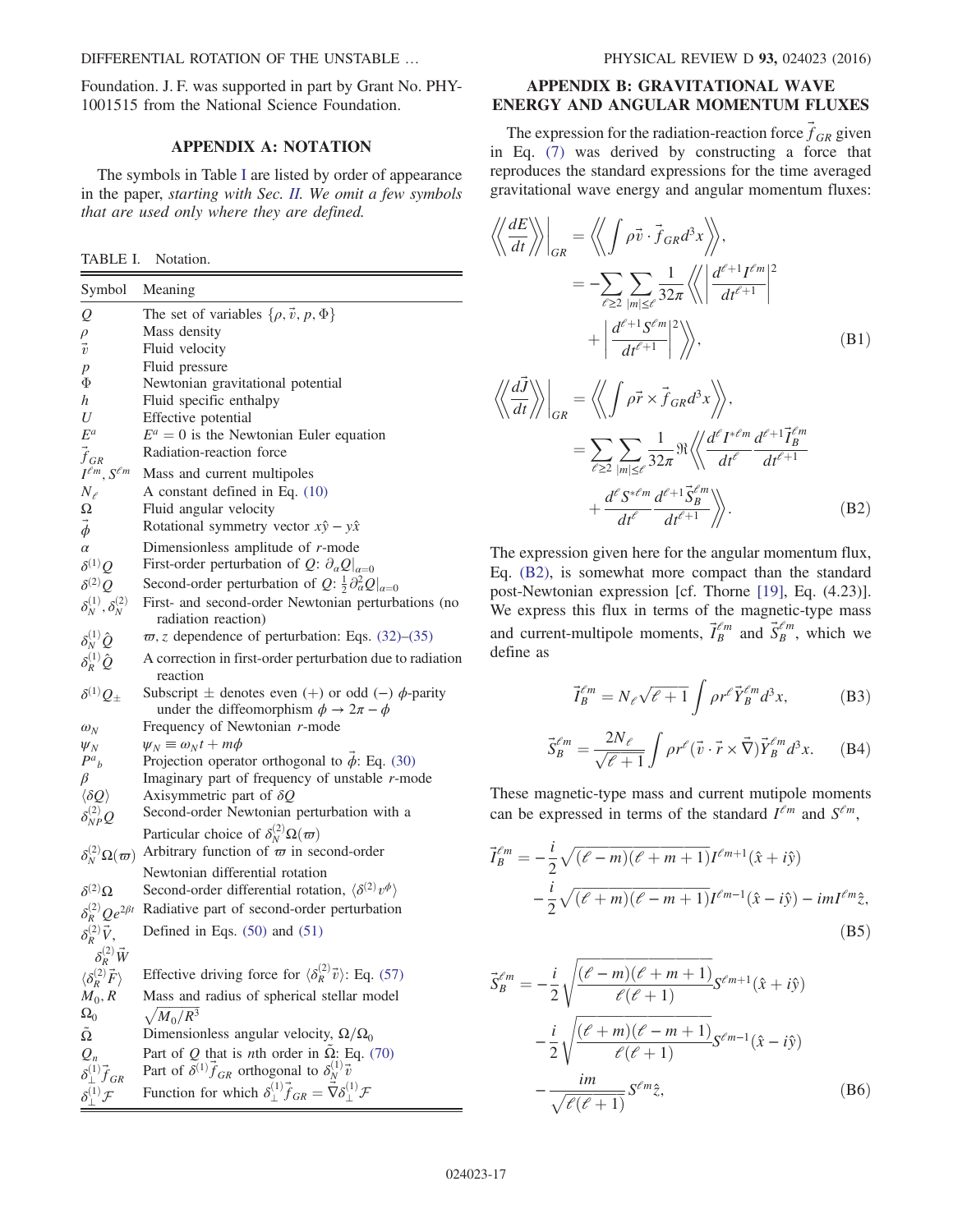where  $\hat{x}$ ,  $\hat{y}$ , and  $\hat{z}$  are unit vectors. Both of these expressions are based on the following identity for vector spherical harmonics:

$$
\vec{Y}_{B}^{\ell m} = \frac{i}{2} \sqrt{\frac{(\ell - m)(\ell + m + 1)}{\ell(\ell + 1)}} Y^{\ell m + 1}(\hat{x} - i\hat{y})
$$

$$
+ \frac{i}{2} \sqrt{\frac{(\ell + m)(\ell - m + 1)}{\ell(\ell + 1)}} Y^{\ell m - 1}(\hat{x} + i\hat{y})
$$

$$
+ \frac{im}{\sqrt{\ell(\ell + 1)}} Y^{\ell m} \hat{z}.
$$
(B7)

Using this transformation, Eq. [\(B2\)](#page-16-3) reproduces the standard post-Newtonian expression [cf. Thorne [\[19\],](#page-19-10) Eq. (4.23)]. The calculation needed to verify that the expression for the radiation-reaction force  $f_{GR}$  given in Eq. [\(7\)](#page-1-2) satisfies the time averaged gravitational wave energy and angular momentum flux expressions given in Eqs. [\(B1\)](#page-16-4) and [\(B2\)](#page-16-3) is straightforward but lengthy.

# APPENDIX C: INTEGRATING δρ

<span id="page-17-0"></span>For rotating equilibrium stellar models having polytropic equations of state with polytropic index *n*, the density  $\rho \propto$ (distance to the surface)<sup>n</sup> near the star's surface. We assume here that the surface of the perturbed star is smooth as a function of  $\alpha$  and  $\vec{x}$ . Although the surface itself is smooth, the behavior of  $\rho$  near  $\rho = 0$  implies that  $\nabla_a \rho$ diverges for  $n < 1$  and  $\nabla_a \nabla_b \rho$  diverges for  $n < 2$ . It follows that  $\delta^{(1)}\rho$  and  $\delta^{(2)}\rho$  diverge because they involve first and second derivatives, respectively, of the unperturbed density. We show, however, that continuity and differentiability of the star's surface as a function of  $\vec{x}$  and  $\alpha$ imply finiteness of the integrals  $\int_{-\infty}^{\infty} \delta^{(1)} \rho dz$  and  $\int_{-\infty}^{\infty} \delta^{(2)} \rho dz$ , when  $\delta^{(2)} \rho$  is regarded as a distribution.

We first verify the claimed behavior of  $\rho$  for the unperturbed polytrope and then use the form of the Lagrangian perturbation of the enthalpy to deduce the behavior of  $\delta^{(1)}\rho$  and  $\delta^{(2)}\rho$  near the surface. Denote by  $z^{\pm}_{S}(\alpha, t, \varpi, \phi)$  the values of z at the top and bottom parts of the surface of the perturbed star. We again introduce the of the surface of the perturbed star. We again introduce the polytropic function  $\theta$ , related to the specific enthalpy by  $\theta = \rho_o / [(n+1)\rho_o]h$ . Then,  $\rho = \rho_o \theta^n \Theta(z_5^+ - z) \Theta(z - z_5^-),$ <br>where  $\Theta(z^+ - z) = 1$  for  $z^+ > z$  and  $\Theta(z^+ - z) = 0$ where  $\Theta(z_5^+ - z) = 1$  for  $z_5^+ > z$  and  $\Theta(z_5^+ - z) = 0$ <br>for  $z^+ < z$ . For the unperturbed rotating polytrope  $\theta$  is for  $z_s^+ < z$ . For the unperturbed rotating polytrope,  $\theta$  is finite with finite derivatives at the surface of the star.<sup>5</sup> The lack of smoothness in  $\rho$  at the surface thus arises from the fact that  $n$  is not an integer. We now show for the perturbed polytrope that  $\rho$  is again proportional to (distance to the surface)<sup>*n*</sup> to second order in  $\alpha$ .

The vanishing of  $\theta$  at the surface of the perturbed star is equivalent to the vanishing of the Lagrangian perturbation of  $\theta$  at the unperturbed surface,

$$
\Delta \theta = 0, \tag{C1}
$$

<span id="page-17-1"></span>where

$$
\Delta \theta = \theta(\alpha, t, \vec{x} + \vec{\xi}) - \theta(0, t, \vec{x}), \qquad (C2)
$$

with  $\zeta(\alpha, t, \vec{x})$  the exact Lagrangian displacement—a vector from the position  $\vec{x}$  of each fluid element in the unperturbed star to its position  $\vec{x} + \vec{\xi}$  in the perturbed fluid. Our assumption that the surface changes smoothly as a function of  $\alpha$  and  $\vec{x}$  is then the requirement that  $\vec{\xi}$  and its derivatives are smooth at the surface of the star. Writing

$$
\vec{\xi} = \alpha \vec{\xi}^{(1)} + \alpha^2 \vec{\xi}^{(2)} + \mathcal{O}(\alpha^3)
$$
 (C3)

and taking derivatives of  $(C2)$  with respect to  $\alpha$ , we have

$$
\delta^{(1)}\theta = \Delta^{(1)}\theta - \xi^{(1)a}\nabla_a\theta, \qquad (C4a)
$$

$$
\delta^{(2)}\theta = \Delta^{(2)}\theta - \xi^{(2)a}\nabla_a\theta - \xi^{(1)a}\nabla_a\delta^{(1)}\theta
$$

$$
-\frac{1}{2}\xi^{(1)a}\xi^{(1)b}\nabla_a\nabla_b\theta.
$$
 (C4b)

Then,  $\delta^{(1)}\theta$  and  $\delta^{(2)}\theta$  are finite at the unperturbed surface, and, to second order in  $\alpha$ , we can write for  $\theta$  the Taylor expansion

$$
\theta(\alpha, z, \varpi) = \partial_z \theta|_{z_s^+}(z - z_s^+) + \mathcal{O}(z - z_s^+)^2, \qquad \text{(C5)}
$$

for  $z < z_s^+$ . The corresponding expansion for  $\rho = \rho_0 \theta^n$  is thus thus

$$
\rho(\alpha, z, \varpi) = \rho_0(-\partial_z \theta|_{z_s^+})^n (z_s^+ - z)^n + \mathcal{O}(z_s^+ - z)^{n+1}.
$$
\n(C6)

We can now show directly that the integrals  $\int_{-\infty}^{\infty} \delta^{(1)} \rho dz$ and  $\int_{-\infty}^{\infty} \delta^{(2)} \rho dz$  are finite for polytropic equations of state with any polytropic index  $n > 0$  for which the equilibrium star has a finite surface. More precisely, they are finite everywhere except the equator, where the range of integration vanishes.

For a given value of  $\varpi$ , we choose  $Z^{\pm}$  with  $0 < Z^{+} < z_{S}^{+}$ and  $0 > Z^- > z_S^-$  for all  $\alpha < \epsilon$ , for some finite  $\epsilon > 0$ . We write the integral as a sum of three parts,

$$
\int_{-\infty}^{\infty} \delta \rho dz = \int_{Z^{-}}^{Z^{+}} \delta \rho dz + \int_{Z^{+}}^{\infty} \delta \rho dz + \int_{-\infty}^{Z^{-}} \delta \rho dz. \quad (C7)
$$

<sup>&</sup>lt;sup>5</sup>For the unperturbed star, Eq. [\(13\)](#page-2-2) implies  $\theta = \rho_o/[(n + n)(\mathcal{E} - \Phi + \frac{1}{2}\pi^2 Q^2)$  where  $\mathcal{E}$  is the constant injection energy  $1/p_o$   $(\mathcal{E} - \Phi + \frac{1}{2}\varpi^2 \Omega^2)$ , where  $\mathcal E$  is the constant injection energy<br>per unit mass. Caffarelli and Friedman prove that a is Hölder per unit mass. Caffarelli and Friedman prove that  $\rho$  is Hölder continuous,  $\rho \in C^{0,\alpha}(\mathbb{R}^3)$  [\[35\]](#page-19-22), and the Poisson equation then implies  $\Phi \in C^{2,\alpha}(\mathbb{R}^3)$ . Thus,  $\theta$  has one-sided first and second derivatives at the surface.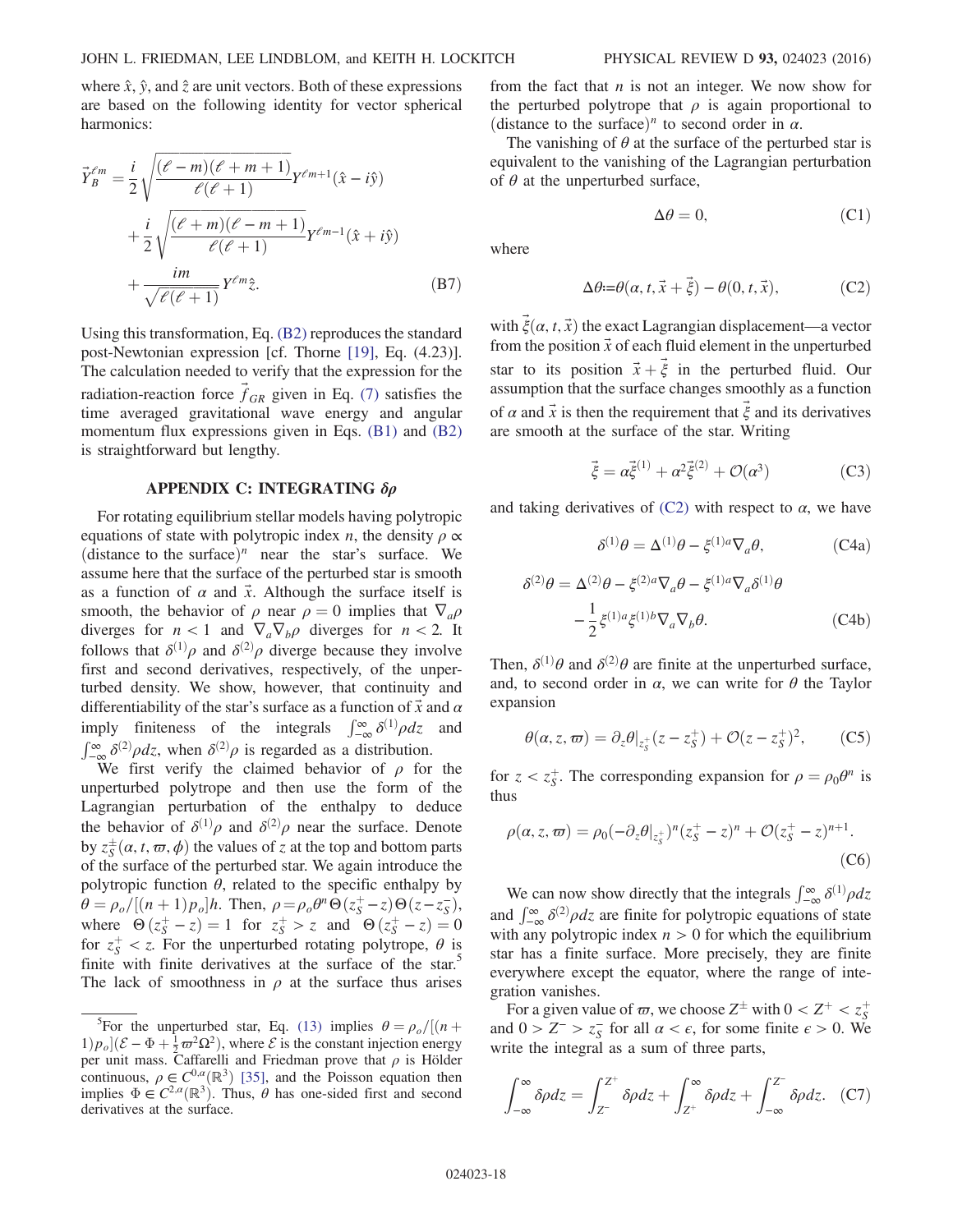In the first integral on the right side,  $\delta^{(1)}\rho$  and  $\delta^{(2)}\rho$  are finite, so we need only to consider  $\int_{Z^+}^{\infty} \delta^{(1)} \rho dz$ ,  $\int_{Z^+}^{\infty} \delta^{(2)} \rho dz$ , and the corresponding integrals near the bottom part of the surface. Because the finiteness argument is identical for the integrals near  $z_S^-$  and  $z_S^+$ , we consider the integrals near  $z_S^+$ .

<span id="page-18-1"></span>We have

$$
\partial_{\alpha}\rho = \partial_{\alpha}\{[\rho_{0}(-\partial_{z}\theta|_{z_{5}^{+}})^{n}(z_{S}^{+}-z)^{n} + \mathcal{O}(z_{S}^{+}-z)^{n+1}]\Theta(z_{S}^{+}-z)\}\
$$
  
\n
$$
= \rho_{0}(-\partial_{z}\theta|_{z_{S}^{+}})^{n}\partial_{\alpha}[(z_{S}^{+}-z)^{n}\Theta(z_{S}^{+}-z)] + \mathcal{O}(z_{S}^{+}-z)^{n}
$$
  
\n
$$
= -\rho_{0}\partial_{\alpha}z_{S}^{+}(-\partial_{z}\theta|_{z_{S}^{+}})^{n}\partial_{z}[(z_{S}^{+}-z)^{n}\Theta(z_{S}^{+}-z)]
$$
  
\n
$$
+ \mathcal{O}(z_{S}^{+}-z)^{n}, \qquad (C8)
$$

<span id="page-18-2"></span>implying

$$
\delta^{(1)}\rho = -\rho_0[\xi^{(1)z}(-\partial_z\theta)^n]_{z_S}\partial_z[(z_S - z)^n \Theta(z_S - z)]
$$
  
+  $\mathcal{O}(z_S - z)^n$ , (C9)

where we have used the relation  $\partial_{\alpha} z_{S}^{+}|_{\alpha=0} = \xi^{(1)z}|_{z_{S}}$ . From Eq.  $(C8)$ , we have

$$
\partial_{\alpha}^2 \rho = -\rho_0 \partial_{\alpha} z_S^+ (-\partial_z \theta|_{z_S^+})^n \partial_{\alpha} \partial_z [ (z_S^+ - z)^n \Theta (z_S^+ - z) ]
$$
  
+ 
$$
\mathcal{O}(z_S^+ - z)^{n-1}
$$
  
= 
$$
\rho_0 (\partial_{\alpha} z_S^+)^2 (-\partial_z \theta|_{z_S^+})^n \partial_z^2 [ (z_S^+ - z)^n \Theta (z_S^+ - z) ]
$$
  
+ 
$$
\mathcal{O}(z_S^+ - z)^{n-1},
$$
 (C10)

<span id="page-18-3"></span>implying

$$
\delta^{(2)} \rho = \frac{1}{2} \rho_0 [(\xi^{(1)} z)^2 (-\partial_z \theta)^n]_{z_S} \partial_z^2 [(z_S - z)^n \Theta (z_S^+ - z)] + \mathcal{O}(z_S - z)^{n-1}.
$$
 (C11)

Finiteness of  $\int \delta^{(1)} \rho dz$  is immediate from the integrability of  $(z_s - z)^{n-1}$  for  $n > 0$ . For  $\delta^{(2)} \rho$ , we had to retain<br>the factor  $\Theta(z, z)$  and we kept it for  $\delta^{(1)}$  a.g. well to the factor  $\Theta(z_s - z)$ , and we kept it for  $\delta^{(1)}\rho$  as well to display pairs of analogous equations. From Eqs. (C9) and display pairs of analogous equations. From Eqs. [\(C9\)](#page-18-2) and [\(C11\)](#page-18-3), the leading term in each of  $\delta^{(1)}\rho$  and  $\delta^{(2)}\rho$  is a z-derivative, and we immediately obtain the integrals

$$
\int_{Z^{+}}^{\infty} \delta^{(1)} \rho dz = \rho(Z) \xi^{(1)z} \Big|_{z_{S}} + \mathcal{O}(z_{S} - Z^{+})^{n+1}, \quad \text{(C12)}
$$

$$
\int_{Z^{+}}^{\infty} \delta^{(2)} \rho dz = \frac{n}{2} \frac{\rho(Z)}{z_{S} - Z^{+}} (\xi^{(1)z} \Big|_{z_{S}})^{2} + \mathcal{O}(z_{S} - Z^{+})^{n}.
$$

$$
\text{(C13)}
$$

The integrals  $\int_{-\infty}^{\infty} \delta^{(1)} \rho dz$  and  $\int_{-\infty}^{\infty} \delta^{(2)} \rho dz$  are therefore finite as claimed.

# APPENDIX D: ORDERING IN Ω OF  $\delta^{(1)}_R\mathcal{Q}$

<span id="page-18-0"></span>To make the heuristic argument of Sec. [IVA](#page-8-7) more precise, we use the two-potential formalism of Ipser and Lindblom [\[36\]](#page-19-23) to write an explicit form for  $\delta_R^{(1)} v^a$  in terms of  $\delta_R^{(1)} U$  and  $\delta_R^{(1)} \mathcal{F}$ . Because that formalism uses the complex version of a perturbation, we write  $\delta_R^{(1)}Q = \delta(\tilde{\epsilon}_R^{(1)})$  $\mathfrak{F}(\tilde{\delta}_R^{(1)}Q)$ . The perturbed Euler equation, Eq. [\(95\),](#page-9-1) with radiation-reaction force then has the form radiation-reaction force then has the form

$$
Q_{ab}^{-1}\tilde{\delta}_R^{(1)}v^b \equiv [(\omega_N + \ell \Omega)g_{ab} + 2i\Omega \nabla_a \phi_b] \tilde{\delta}_R^{(1)}v^b
$$
  
=  $i \nabla_a (\tilde{\delta}_R^{(1)}U - \tilde{\delta}_R^{(1)}\mathcal{F}).$  (D1)

<span id="page-18-4"></span>Using the slow-rotation form [\(81\)](#page-8-5) of  $\omega_N$  and Eq. [\(13\)](#page-2-2) of Ref. [\[36\]](#page-19-23), we write the solution to this equation for  $\tilde{\delta}_R^{(1)} v^a$  as

$$
\tilde{\delta}_R^{(1)} v^a = i Q^{ab} \nabla_b (\tilde{\delta}_R^{(1)} U - \tilde{\delta}_\perp^{(1)} \mathcal{F}), \tag{D2}
$$

where the inverse of  $Q_{ab}^{-1}$  is the tensor  $Q^{ab} = \Omega^{-1} \tilde{Q}^{ab}$ , with

$$
\tilde{Q}^{ab} = -\frac{\ell+1}{2\ell(\ell+2)}
$$
  
 
$$
\times [g^{ab} - (\ell+1)^2 \nabla^a z \nabla^b z - i(\ell+1) \nabla^a \phi^b].
$$
 (D3)

<span id="page-18-6"></span>With  $\tilde{\delta}_R^{(1)} v^a$  replaced by the expression on the right side of Eq. [\(D2\)](#page-18-4), the mass conservation equation, Eq. [\(94\)](#page-9-2) becomes an elliptic equation for  $\tilde{\delta}_R^{(1)} U - \delta_{\perp}^{(1)} \mathcal{F}$ , namely

$$
\nabla_a[\rho \tilde{Q}^{ab}\nabla_b(\tilde{\delta}_R^{(1)}U - \delta_\perp^{(1)}\mathcal{F})] + \frac{2}{\ell+1}\Omega^2\rho \frac{d\rho}{dp}(\tilde{\delta}_R^{(1)}U - \tilde{\delta}_R^{(1)}\Phi) = i\Omega\beta\delta_N^{(1)}\rho.
$$
 (D4)

<span id="page-18-5"></span>The potentials  $\tilde{\delta}_R^{(1)}U$  and  $\tilde{\delta}_R^{(1)}\Phi$  are determined by this equation, together with the Poisson equation,

$$
\nabla^2 \tilde{\delta}_R^{(1)} \Phi = 4\pi \rho \frac{d\rho}{dp} (\tilde{\delta}_R^{(1)} U - \tilde{\delta}_R^{(1)} \Phi), \tag{D5}
$$

and the two boundary conditions,

$$
\lim_{r \to \infty} \tilde{\delta}_R^{(1)} \Phi = 0 \tag{D6}
$$

and

$$
\Delta^{(1)}h = (\tilde{\delta}_R^{(1)}U|_S - \tilde{\delta}_R^{(1)}\Phi + \tilde{\xi}_R^{(1)b}\nabla_b h)|_S = 0; \quad (D7)
$$

here, S is the surface of the unperturbed star, and the Lagrangian displacement  $\tilde{\xi}_R^{(1)a}$  is defined by

$$
\tilde{\xi}_R^{(1)a} = \frac{1}{i(\omega_N + \ell \Omega)} \tilde{\delta}_R^{(1)} v^a.
$$
 (D8)